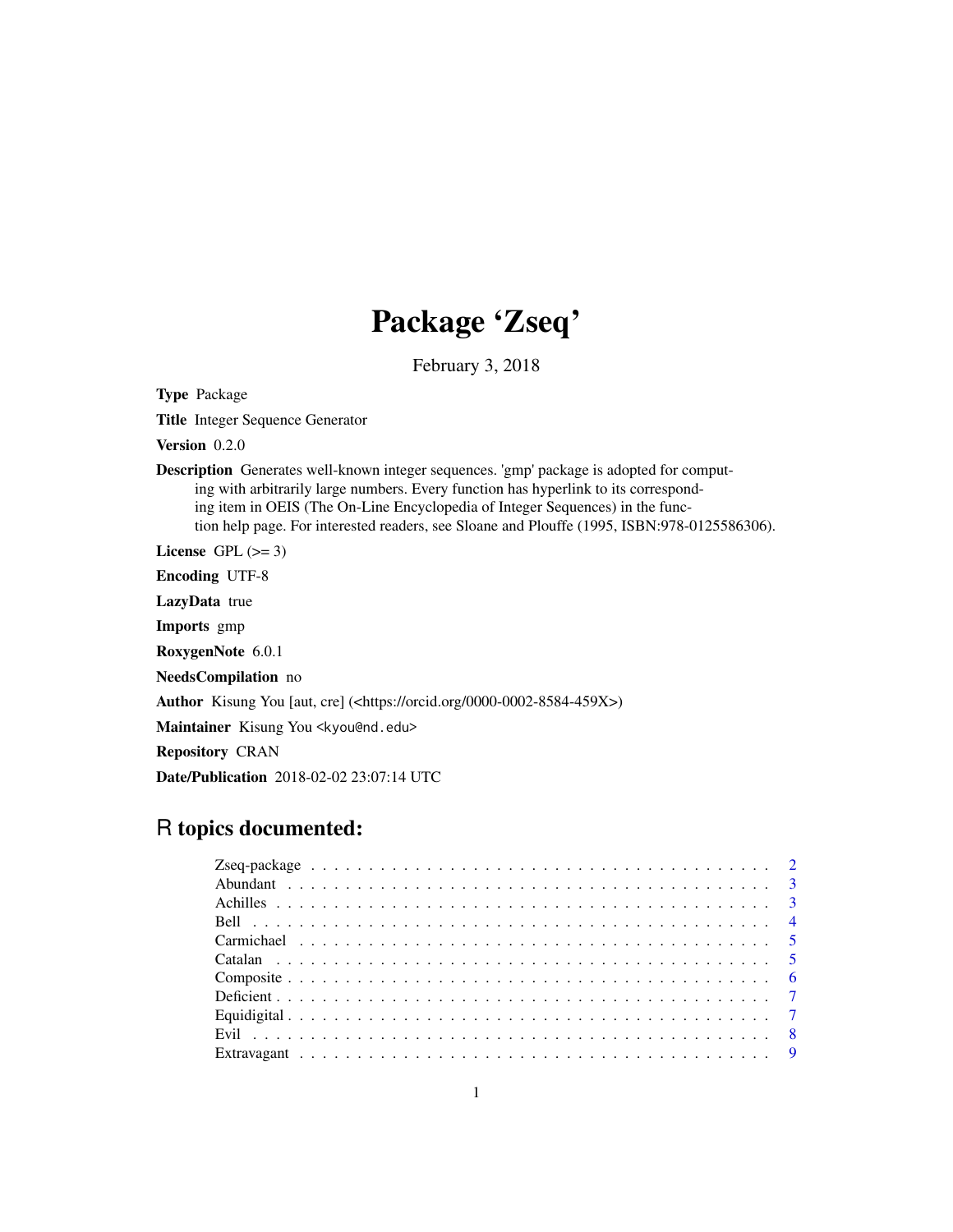<span id="page-1-0"></span>

| <b>9</b>                                                                                                            |
|---------------------------------------------------------------------------------------------------------------------|
| 10                                                                                                                  |
| Factorial.Double $\ldots \ldots \ldots \ldots \ldots \ldots \ldots \ldots \ldots \ldots \ldots \ldots \ldots$<br>11 |
| 11                                                                                                                  |
| 12.                                                                                                                 |
| 13                                                                                                                  |
| 13                                                                                                                  |
| 14                                                                                                                  |
| 15                                                                                                                  |
| 15                                                                                                                  |
| 16                                                                                                                  |
| 17                                                                                                                  |
| 17                                                                                                                  |
| 18                                                                                                                  |
| 19                                                                                                                  |
| 19                                                                                                                  |
| 20<br>Perrin                                                                                                        |
| 21                                                                                                                  |
| 21                                                                                                                  |
| 22.                                                                                                                 |
| 23                                                                                                                  |
| 23                                                                                                                  |
| 24                                                                                                                  |
| 25                                                                                                                  |
| 25                                                                                                                  |
| 26                                                                                                                  |
|                                                                                                                     |

#### **Index** [27](#page-26-0)

Zseq-package *Zseq : Integer Sequence Generator*

## Description

The world of integer sequence has long history, which has been accumulated in [OEIS.](#page-0-0) Even though R is not a first pick for many number theorists, we introduce our package to enrich the R ecosystem as well as provide pedagogical toolset. We adopted gmp for flexible large number computations in that users can easily experience large number sequences on a non-exclusive generic computing platform.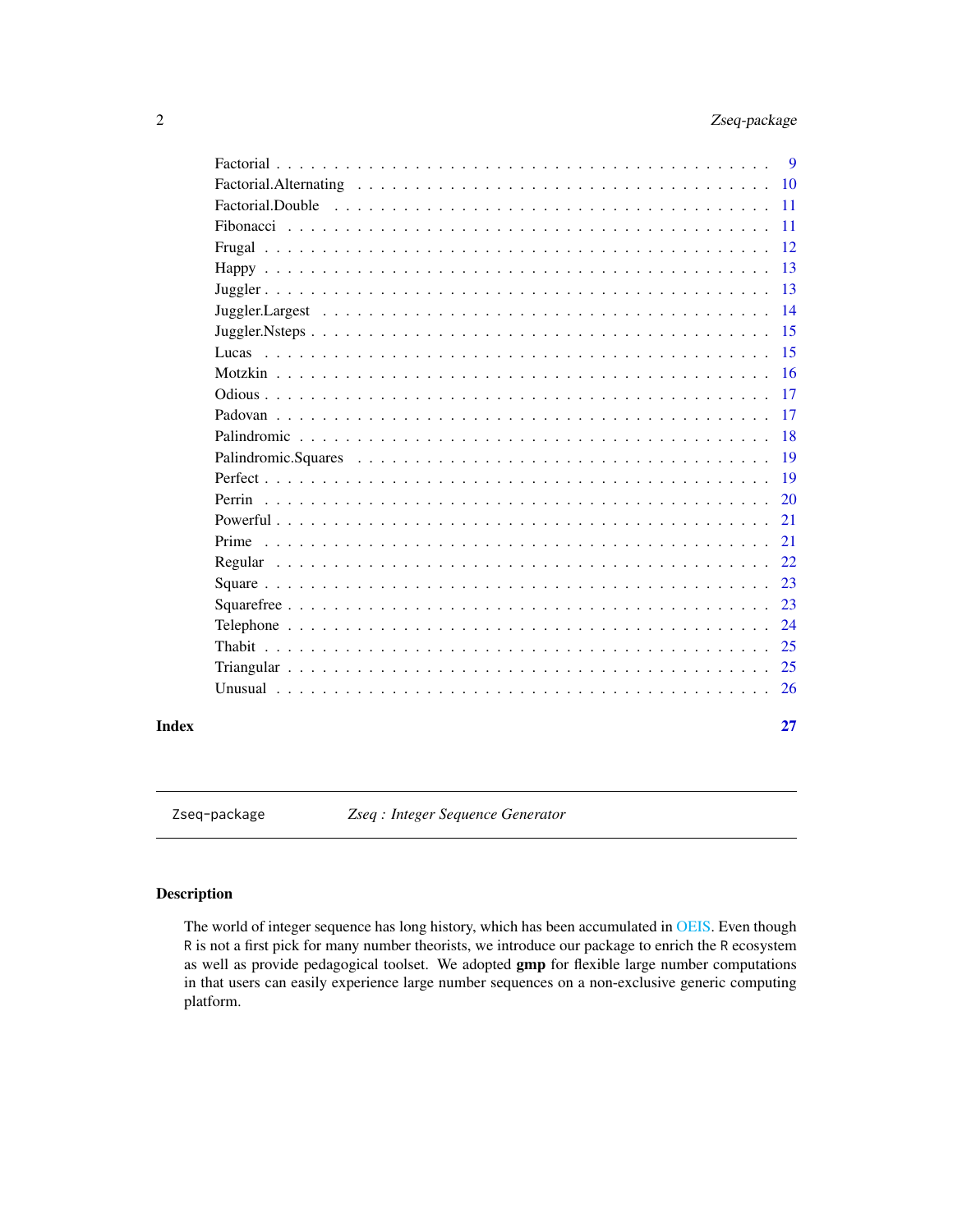<span id="page-2-1"></span><span id="page-2-0"></span>

Under OEIS [A005101,](https://oeis.org/A005101) an *abundant* number is a number whose proper divisors sum up to the extent greater than the number itself. First 6 abundant numbers are 12, 18, 20, 24, 30, 36.

#### Usage

Abundant(n, gmp = TRUE)

## Arguments

|     | the number of first n entries from the sequence.                     |
|-----|----------------------------------------------------------------------|
| gmp | a logical; TRUE to use large number representation, FALSE otherwise. |

#### Value

a vector of length n containing first entries from the sequence.

## See Also

[Deficient](#page-6-1), [Perfect](#page-18-1)

## Examples

## generate first 30 Abundant numbers and print it print(Abundant(30))

Achilles *Achilles numbers*

## Description

Under OEIS [A052486,](https://oeis.org/A052486) an *Achilles* number is a number that is *powerful* but *not perfect*. First 6 Achilles numbers are 72, 108, 200, 288, 392, 432.

#### Usage

Achilles(n, gmp = TRUE)

|     | the number of first n entries from the sequence.                     |
|-----|----------------------------------------------------------------------|
| gmp | a logical; TRUE to use large number representation, FALSE otherwise. |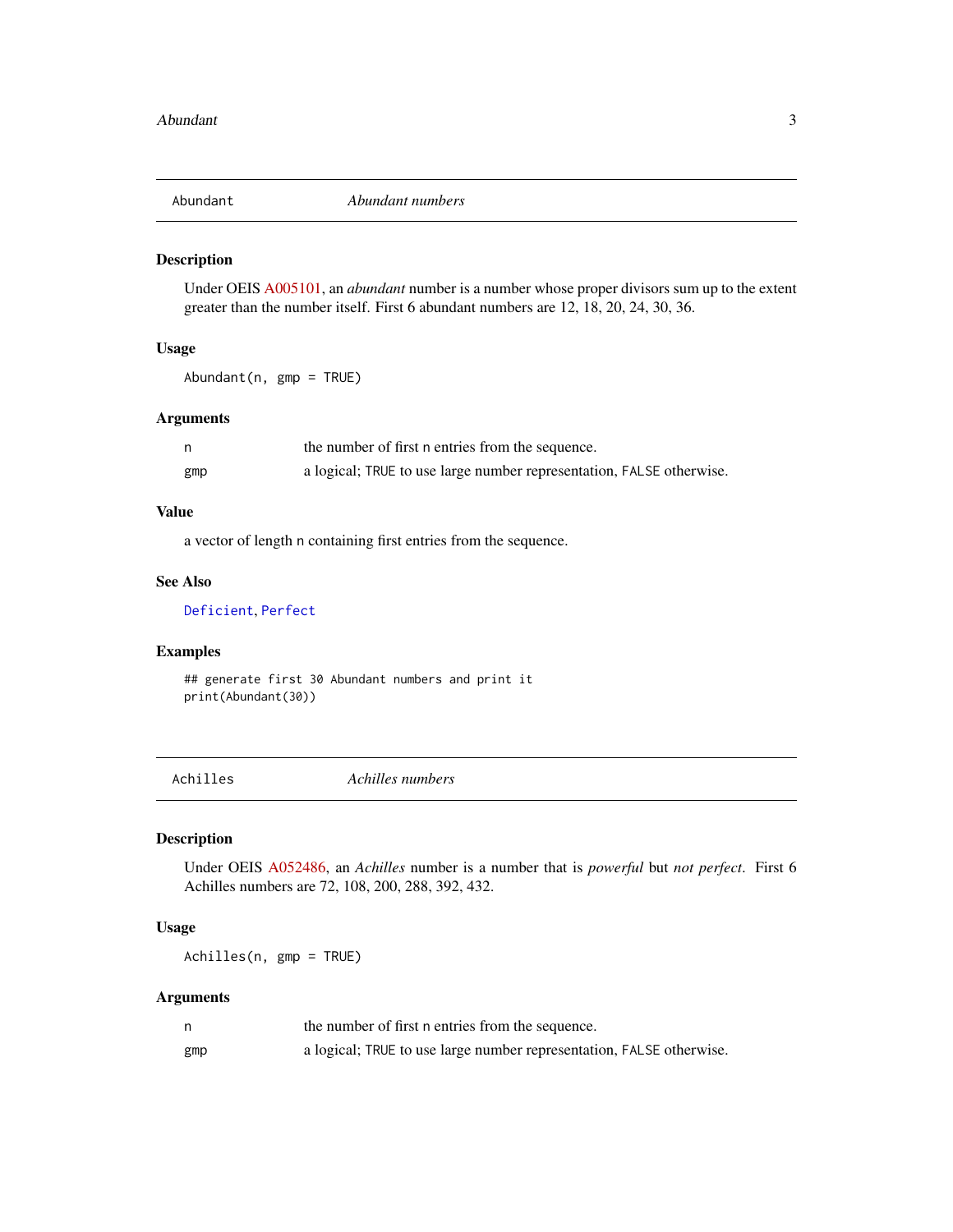## <span id="page-3-0"></span>Value

a vector of length n containing first entries from the sequence.

## Examples

```
## generate first 3 Achilles numbers and print
print(Achilles(3))
```
#### Bell *Bell numbers*

#### Description

Under OEIS [A000110,](https://oeis.org/A000110) the *n*th *Bell* number is the number of ways to partition a set of n labeled elements, where the first 6 entries are 1, 1, 2, 5, 15, 52.

#### Usage

Bell(n, gmp = TRUE)

#### Arguments

| n   | the number of first n entries from the sequence.                     |
|-----|----------------------------------------------------------------------|
| gmp | a logical; TRUE to use large number representation, FALSE otherwise. |

## Value

a vector of length n containing first entries from the sequence.

```
## generate first 30 Bell numbers and print
print(Bell(30))
```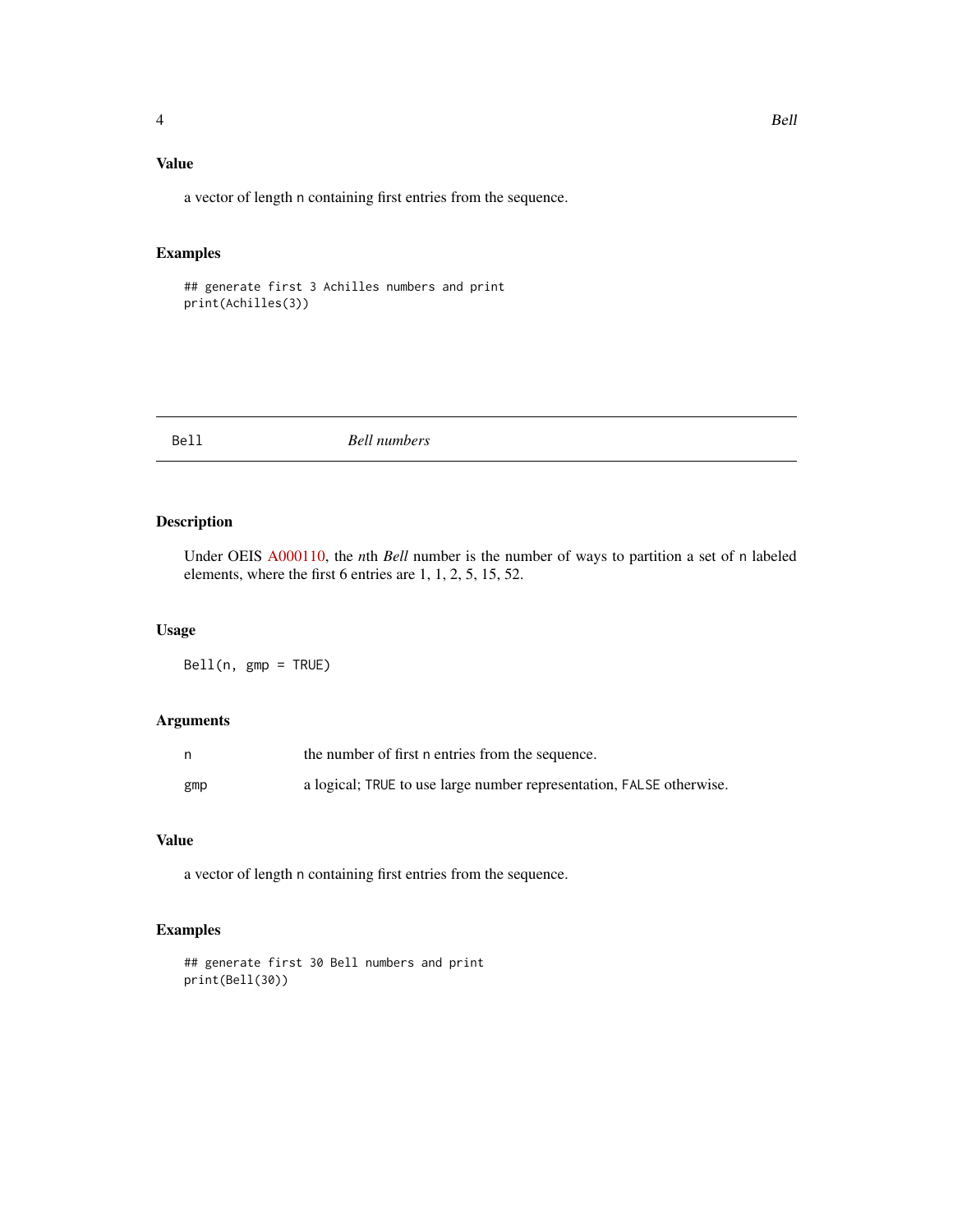<span id="page-4-0"></span>

Under OEIS [A002997,](https://oeis.org/A002997) a *Carmichael* number is a composite number n such that

 $b^{n-1} = 1 \pmod{n}$ 

for all integers b which are relatively prime to n. First 6 Carmichael numbers are 561, 1105, 1729, 2465, 2821, 6601.

#### Usage

Carmichael(n, gmp = TRUE)

## Arguments

|     | the number of first n entries from the sequence.                     |
|-----|----------------------------------------------------------------------|
| gmp | a logical; TRUE to use large number representation, FALSE otherwise. |

## Value

a vector of length n containing first entries from the sequence.

#### Examples

## generate first 3 Carmichael numbers print(Carmichael(3))

Catalan *Catalan numbers*

## Description

Under OEIS [A000108,](https://oeis.org/A000108) the *n*th *Catalan* number is given as

$$
C_n = \frac{(2n)!}{(n+1)!n!}
$$

where the first 6 entries are 1, 1, 2, 5, 14, 42 with  $n \geq 0$ .

#### Usage

Catalan(n, gmp = TRUE)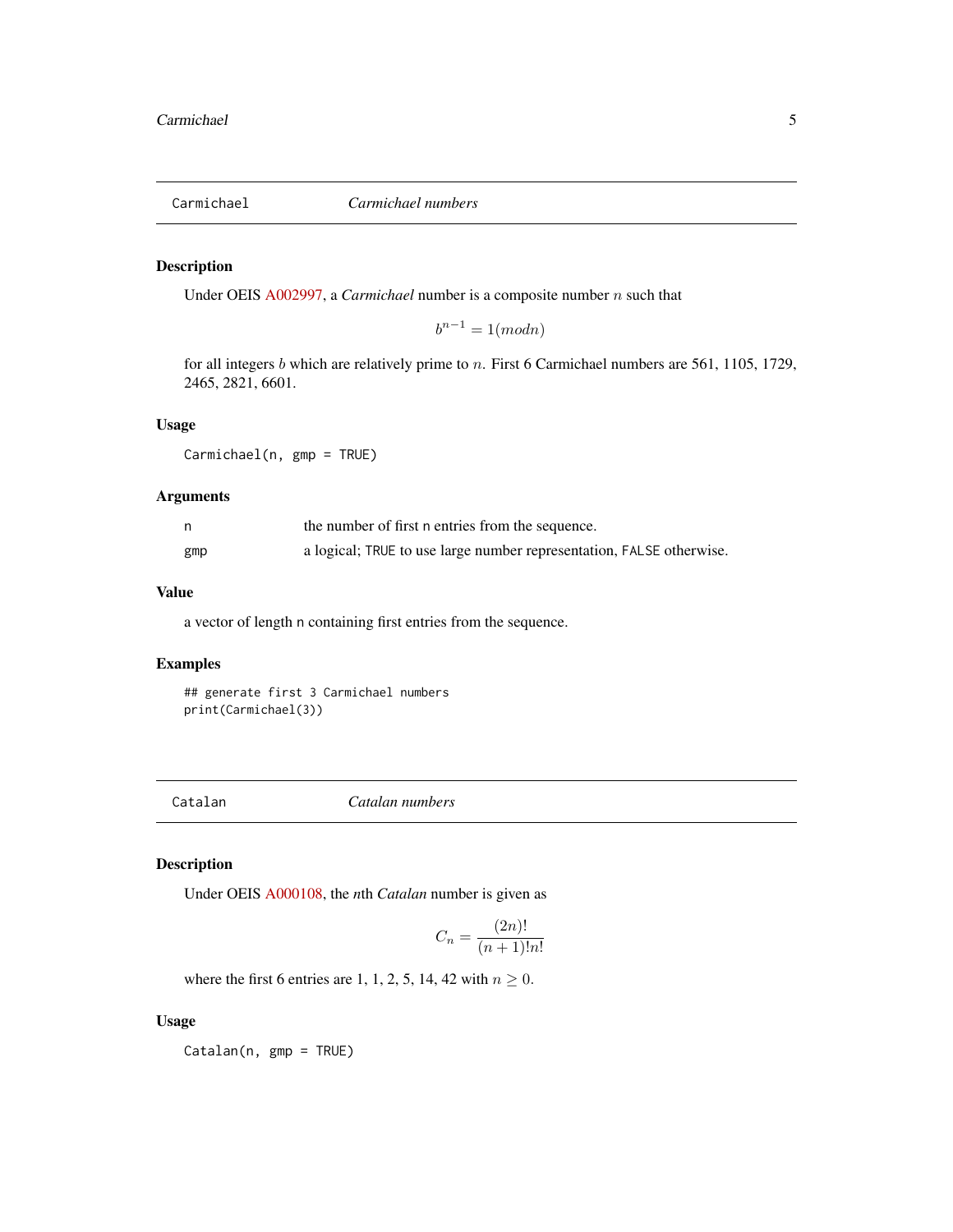<span id="page-5-0"></span>

|     | the number of first n entries from the sequence.                     |
|-----|----------------------------------------------------------------------|
| gmp | a logical; TRUE to use large number representation, FALSE otherwise. |

## Value

a vector of length n containing first entries from the sequence.

## Examples

## generate first 30 Catalan numbers print(Catalan(30))

Composite *Composite numbers*

## Description

Under OEIS [A002808,](https://oeis.org/A005100) a *composite* number is a positive integer that can be represented as multiplication of two smaller positive integers. The first 6 composite numbers are 4, 6, 8, 9, 10, 12.

## Usage

Composite(n, gmp = TRUE)

## Arguments

|     | the number of first n entries from the sequence.                     |
|-----|----------------------------------------------------------------------|
| gmp | a logical; TRUE to use large number representation, FALSE otherwise. |

#### Value

a vector of length n containing first entries from the sequence.

```
## generate first 30 Composite numbers
print(Composite(30))
```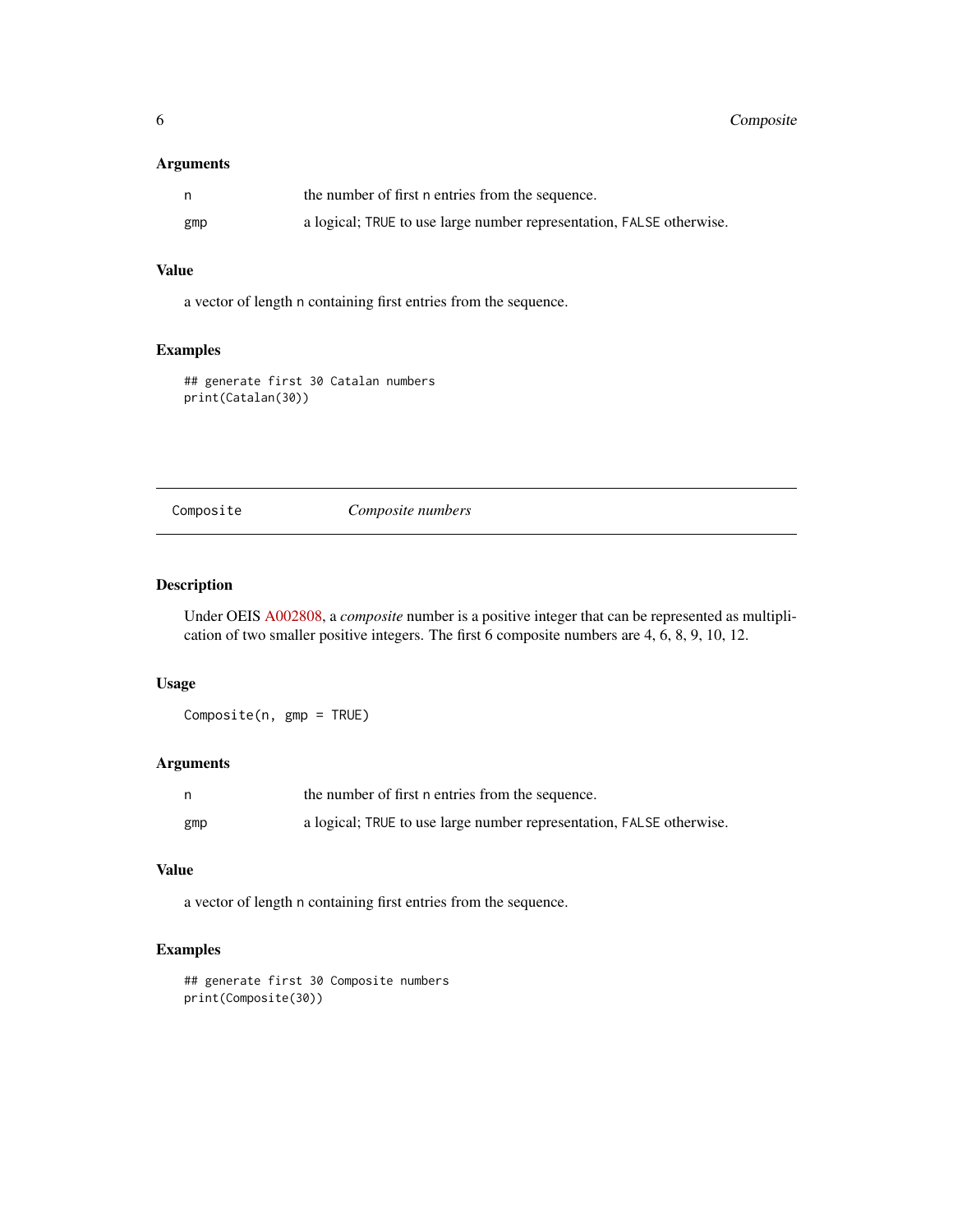<span id="page-6-1"></span><span id="page-6-0"></span>

Under OEIS [A005100,](https://oeis.org/A005100) a *deficient* number is a number whose proper divisors sum up to the extent smaller than the number itself. First 6 abundant numbers are 1, 2, 3, 4, 5, 7

## Usage

Deficient(n, gmp = TRUE)

#### Arguments

|     | the number of first n entries from the sequence.                     |
|-----|----------------------------------------------------------------------|
| gmp | a logical; TRUE to use large number representation, FALSE otherwise. |

## Value

a vector of length n containing first entries from the sequence.

#### See Also

[Abundant](#page-2-1), [Perfect](#page-18-1)

## Examples

## generate first 30 Deficient numbers print(Deficient(30))

<span id="page-6-2"></span>Equidigital *Equidigital numbers*

## Description

Under OEIS [A046758,](https://oeis.org/A046758) an *Equidigital* number has equal digits as the number of digits in its prime factorization including exponents. First 6 Equidigital numbers are 1, 2, 3, 5, 7, 10. Though it doesn't matter which base we use, here we adopt only a base of 10.

## Usage

Equidigital(n, gmp = TRUE)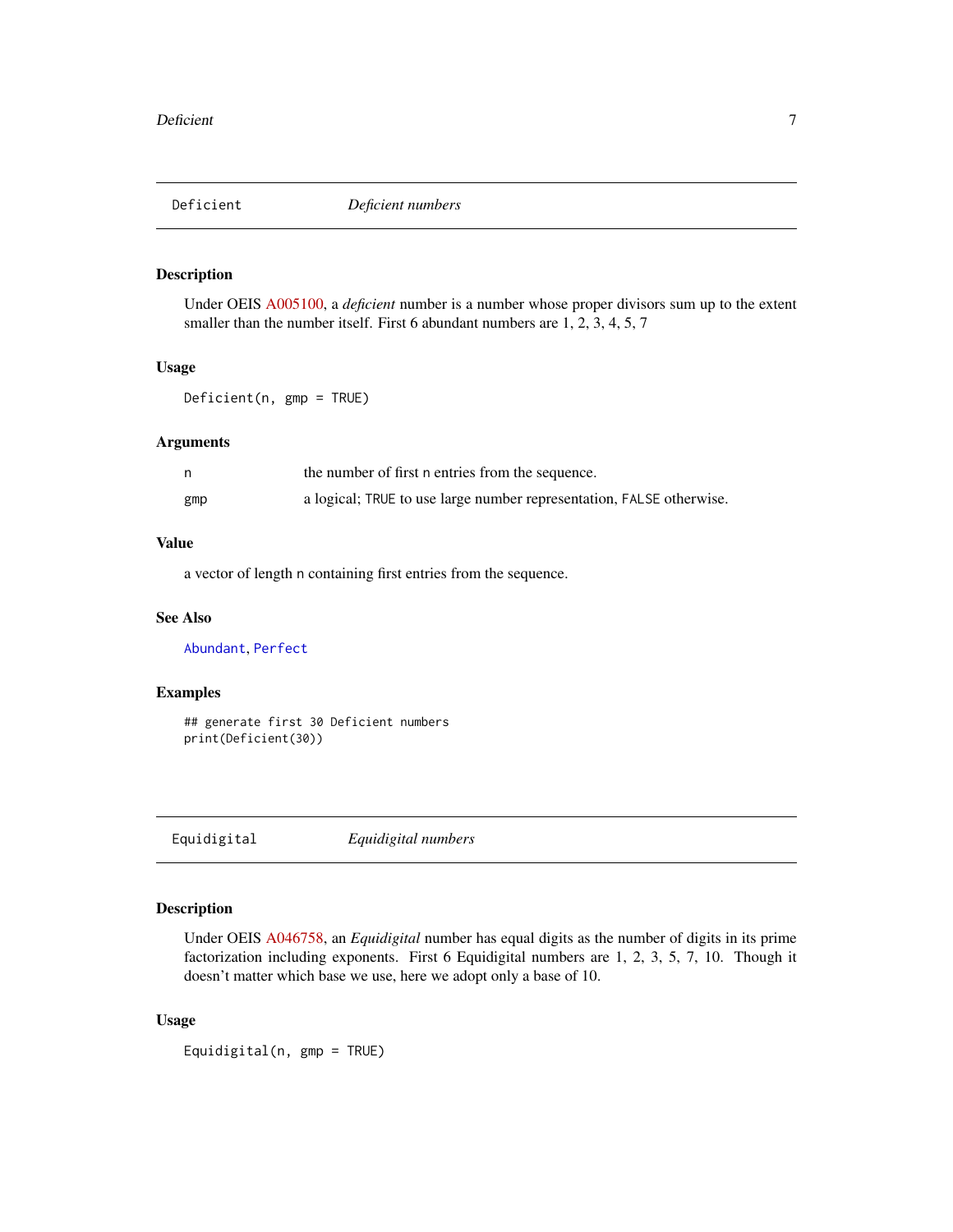<span id="page-7-0"></span>

| n,  | the number of first n entries from the sequence.                     |
|-----|----------------------------------------------------------------------|
| gmp | a logical; TRUE to use large number representation, FALSE otherwise. |

## Value

a vector of length n containing first entries from the sequence.

## See Also

[Frugal](#page-11-1), [Extravagant](#page-8-1)

## Examples

## generate first 20 Equidigital numbers print(Equidigital(20))

<span id="page-7-1"></span>

| × |  |
|---|--|

#### Evil *Evil numbers*

#### Description

Under OEIS [A001969,](https://oeis.org/A001969) an *Evil* number has an even number of 1's in its binary expansion. First 6 Evil numbers are 0, 3, 5, 6, 9, 10.

## Usage

 $Evil(n, gmp = TRUE)$ 

## Arguments

| n   | the number of first n entries from the sequence.                     |
|-----|----------------------------------------------------------------------|
| gmp | a logical; TRUE to use large number representation, FALSE otherwise. |

#### Value

a vector of length n containing first entries from the sequence.

## See Also

**[Odious](#page-16-1)** 

```
## generate first 20 Evil numbers
print(Evil(20))
```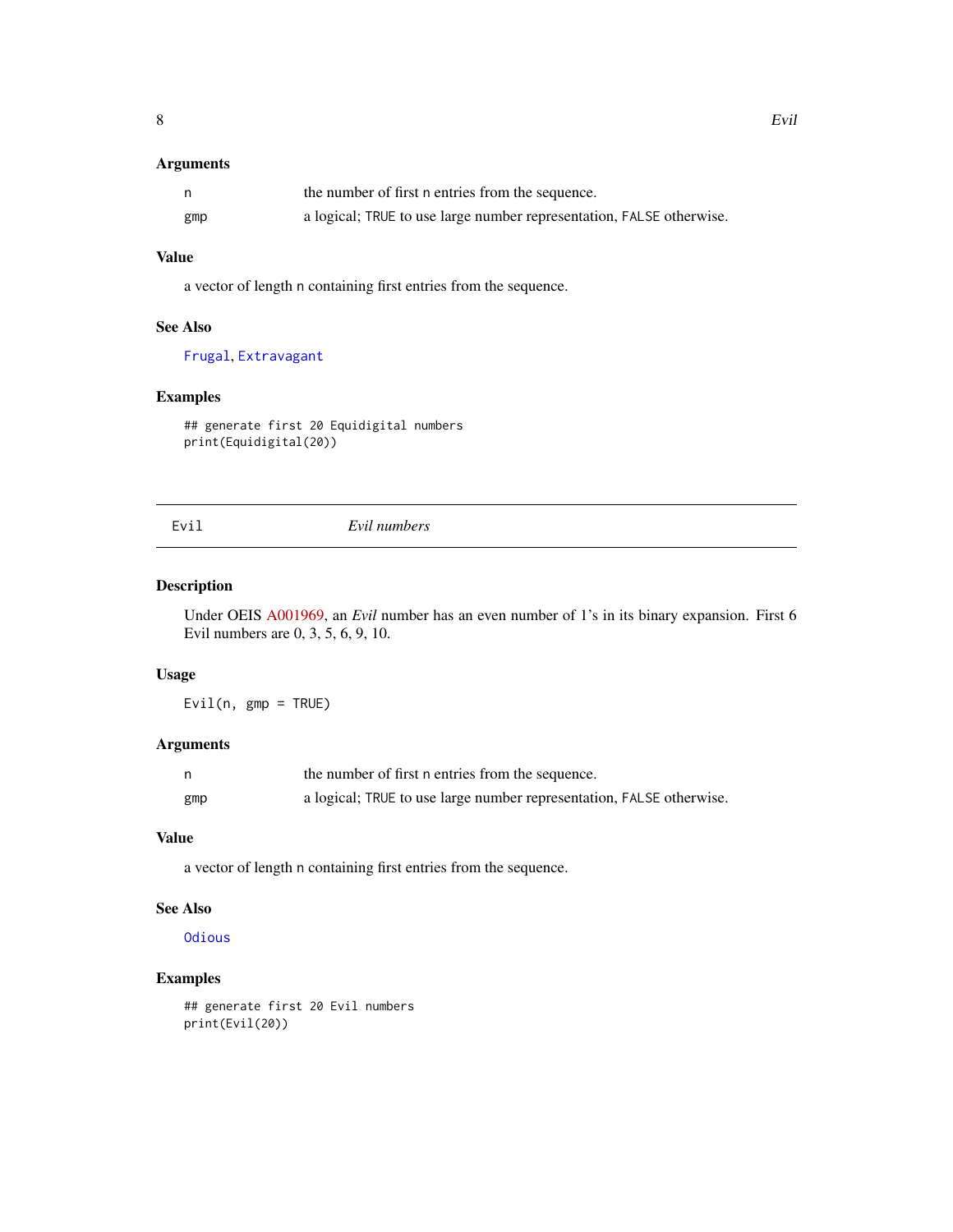<span id="page-8-1"></span><span id="page-8-0"></span>

Under OEIS [A046760,](https://oeis.org/A046760) an *Extravagant* number has less digits than the number of digits in its prime factorization including exponents. First 6 Extravagant numbers are 4, 6, 8, 9, 12, 18. Though it doesn't matter which base we use, here we adopt only a base of 10.

## Usage

Extravagant(n, gmp = TRUE)

## Arguments

|     | the number of first n entries from the sequence.                     |
|-----|----------------------------------------------------------------------|
| gmp | a logical; TRUE to use large number representation, FALSE otherwise. |

## Value

a vector of length n containing first entries from the sequence.

## See Also

[Frugal](#page-11-1), [Equidigital](#page-6-2)

## Examples

## generate first 20 Extravagant numbers print(Extravagant(20))

<span id="page-8-2"></span>Factorial *Factorial numbers*

## Description

Under OEIS [A000142,](https://oeis.org/A000142) a *Factorial* is the product of all positive integers smaller than or equal to the number. First 6 such numbers are 1, 1, 2, 6, 24, 120

## Usage

Factorial(n, gmp = TRUE)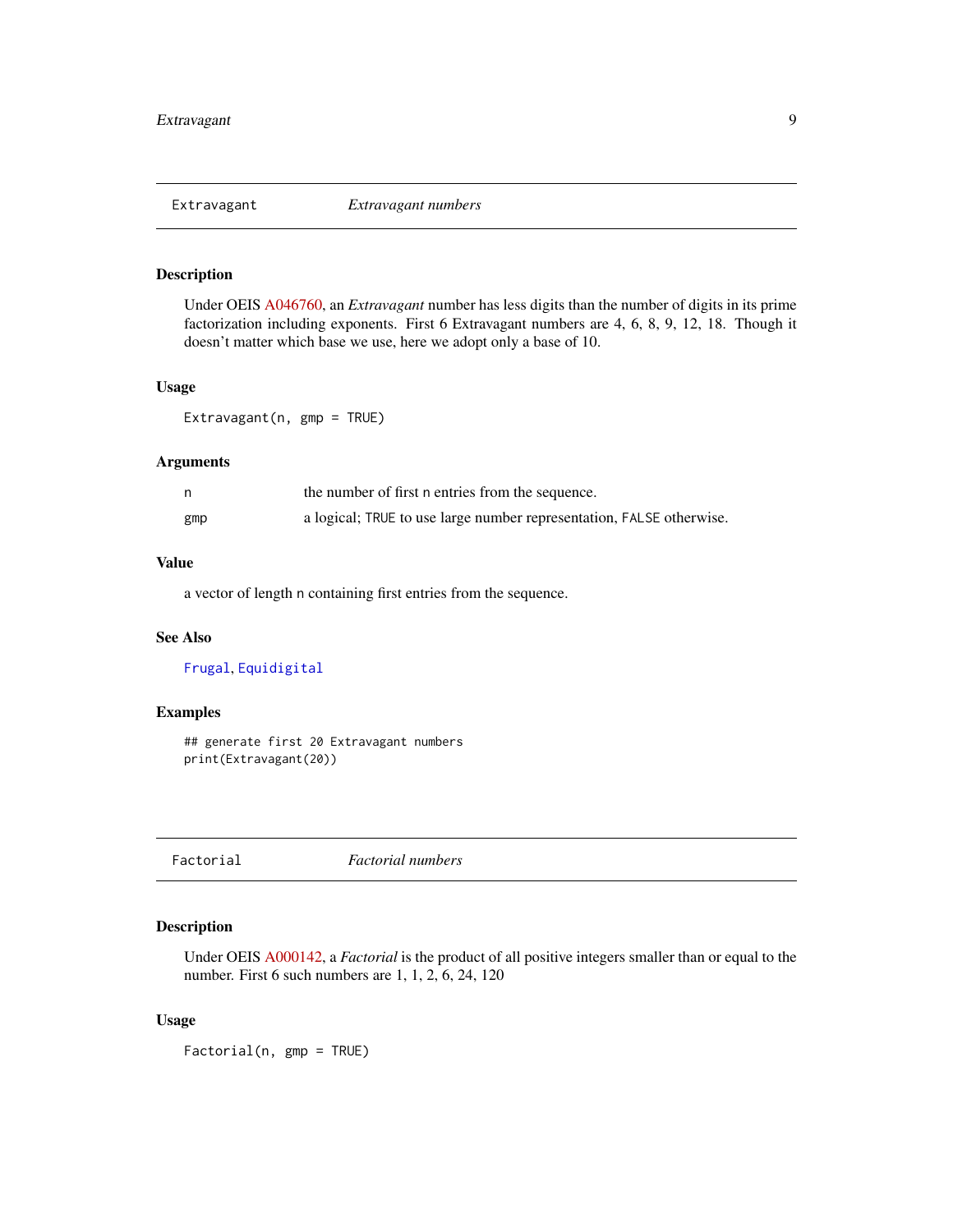<span id="page-9-0"></span>

|     | the number of first n entries from the sequence.                     |
|-----|----------------------------------------------------------------------|
| gmp | a logical; TRUE to use large number representation, FALSE otherwise. |

#### Value

a vector of length n containing first entries from the sequence.

#### Examples

## generate first 10 Factorials print(Factorial(10))

Factorial.Alternating *Alternating Factorial numbers*

## Description

Under OEIS [A005165,](https://oeis.org/A005165) an *Alternating Factorial* is the absolute value of the alternating sum of the first n factorials of positive integers. First 6 such numbers are 0, 1, 1, 5, 19, 101.

## Usage

Factorial.Alternating(n, gmp = TRUE)

## Arguments

|     | the number of first n entries from the sequence.                     |
|-----|----------------------------------------------------------------------|
| gmp | a logical; TRUE to use large number representation, FALSE otherwise. |

#### Value

a vector of length n containing first entries from the sequence.

#### See Also

#### [Factorial](#page-8-2)

```
## generate first 5 Alternating Factorial numbers
print(Factorial.Alternating(5))
```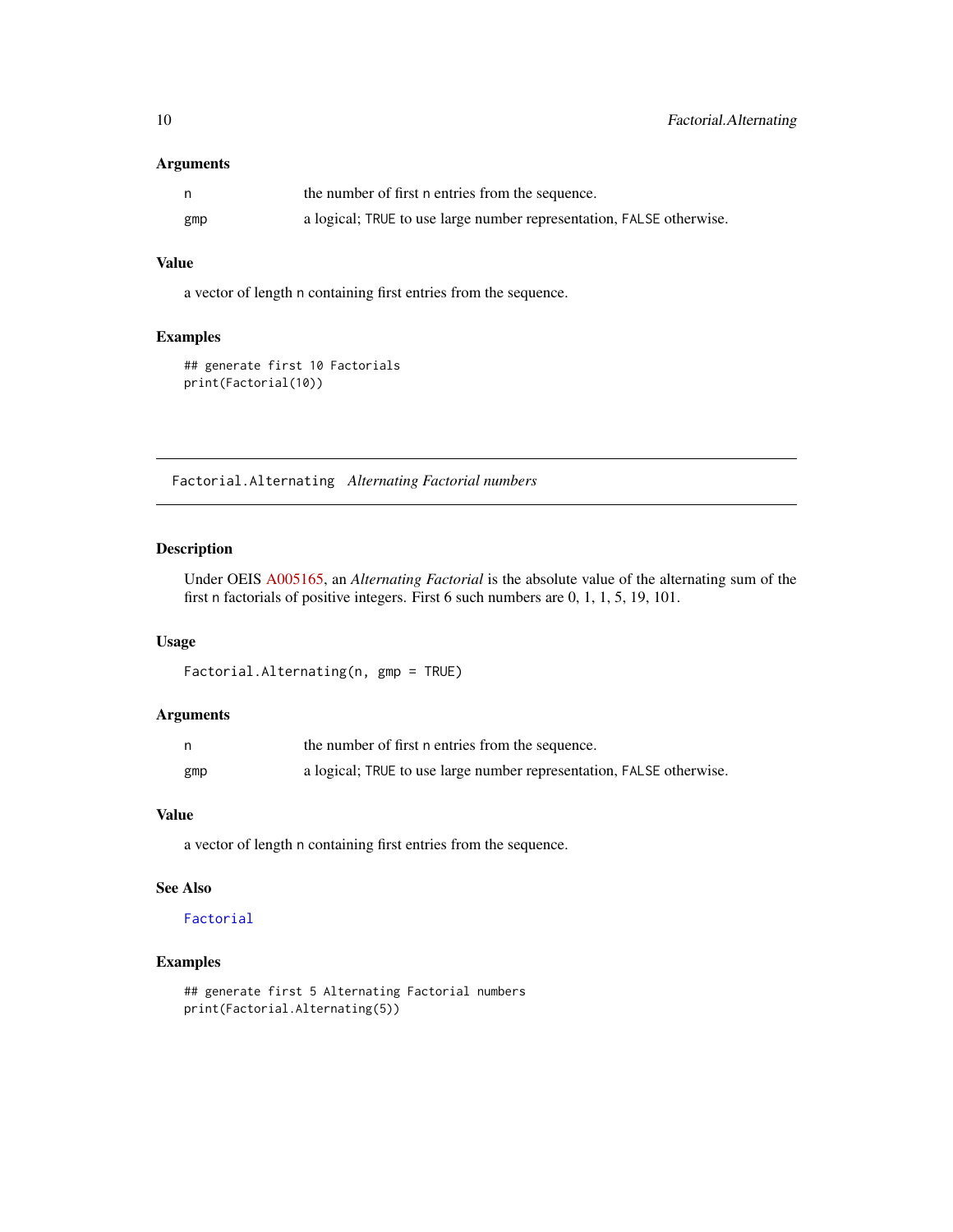<span id="page-10-0"></span>Under OEIS [A000165](https://oeis.org/A000165) and [A001147,](https://oeis.org/A001147) a *Double Factorial* is the factorial of numbers with same parity. For example, if  $n = 5$ , then  $n!! = 5 * 3 * 1$ .

## Usage

Factorial.Double(n, gmp = TRUE, odd = TRUE)

#### Arguments

|     | the number of first n entries from the sequence.                             |
|-----|------------------------------------------------------------------------------|
| gmp | a logical; TRUE to use large number representation, FALSE otherwise.         |
| odd | a logical; TRUE for double factorial of odd numbers, FALSE for even numbers. |

## Value

a vector of length n containing first entries from the sequence.

## See Also

[Factorial](#page-8-2)

## Examples

```
## generate first 10 odd Factorials
print(Factorial(10))
```
<span id="page-10-1"></span>Fibonacci *Fibonacci numbers*

## Description

Under OEIS [A000045,](https://oeis.org/A000045) the *n*th *Fibonnaci* number is given as

$$
F_n = F_{n-1} + F_{n-2}
$$

where the first 6 entries are 0, 1, 1, 2, 3, 5 with  $n \geq 0$ .

#### Usage

Fibonacci(n, gmp = FALSE)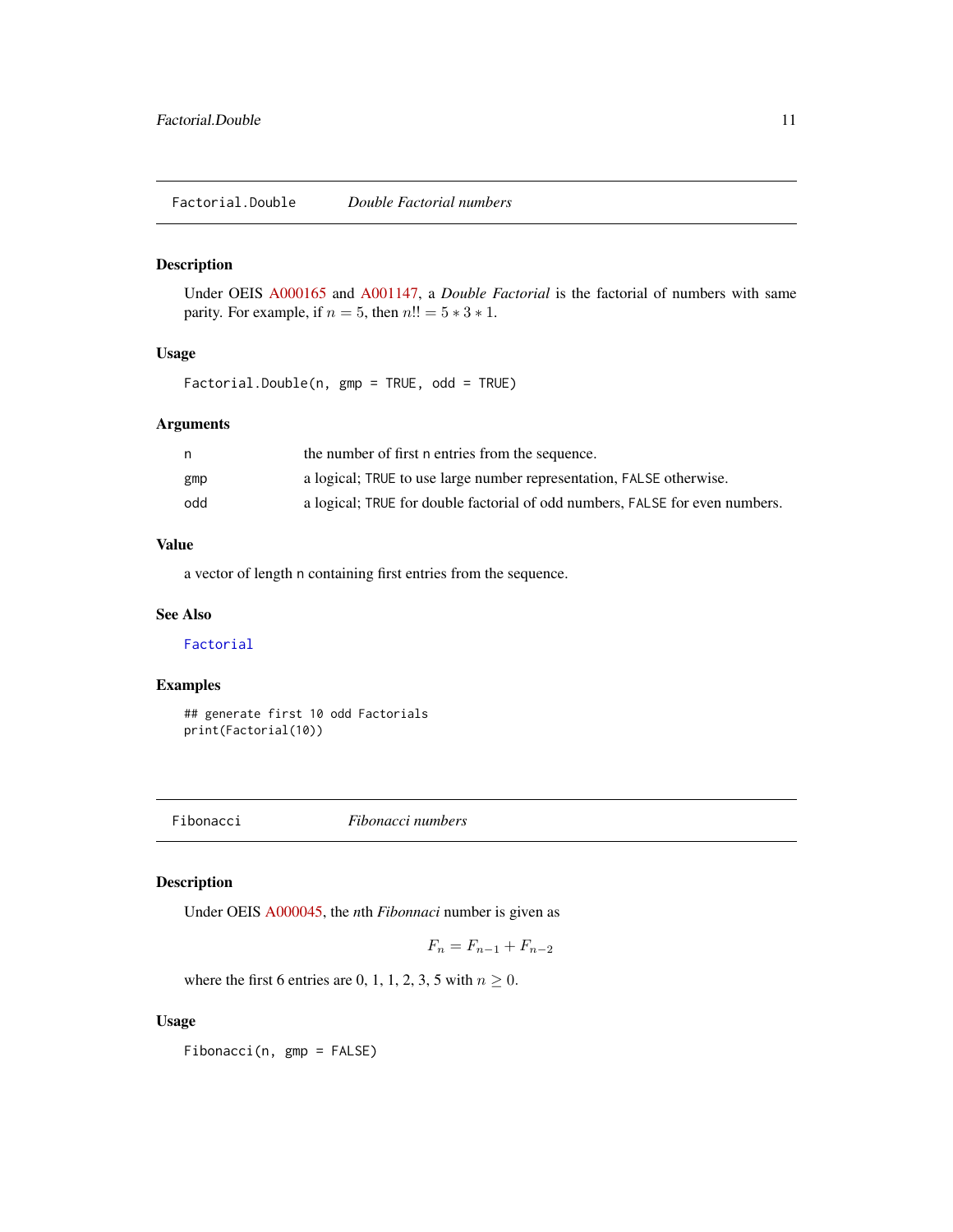<span id="page-11-0"></span>

|     | the number of first n entries from the sequence.                     |
|-----|----------------------------------------------------------------------|
| gmp | a logical; TRUE to use large number representation, FALSE otherwise. |

## Value

a vector of length n containing first entries from the sequence.

## Examples

## generate first 30 Fibonacci numbers print(Fibonacci(30))

<span id="page-11-1"></span>Frugal *Frugal numbers*

#### Description

Under OEIS [A046759,](https://oeis.org/A046759) a *Frugal* number has more digits than the number of digits in its prime factorization including exponents. First 6 Frugal numbers are 125, 128, 243, 256, 343, 512. Though it doesn't matter which base we use, here we adopt only a base of 10.

## Usage

Frugal(n, gmp = TRUE)

#### Arguments

|     | the number of first n entries from the sequence.                     |
|-----|----------------------------------------------------------------------|
| gmp | a logical; TRUE to use large number representation, FALSE otherwise. |

## Value

a vector of length n containing first entries from the sequence.

#### See Also

[Extravagant](#page-8-1), [Equidigital](#page-6-2)

## Examples

## generate first 5 Frugal numbers print(Frugal(5))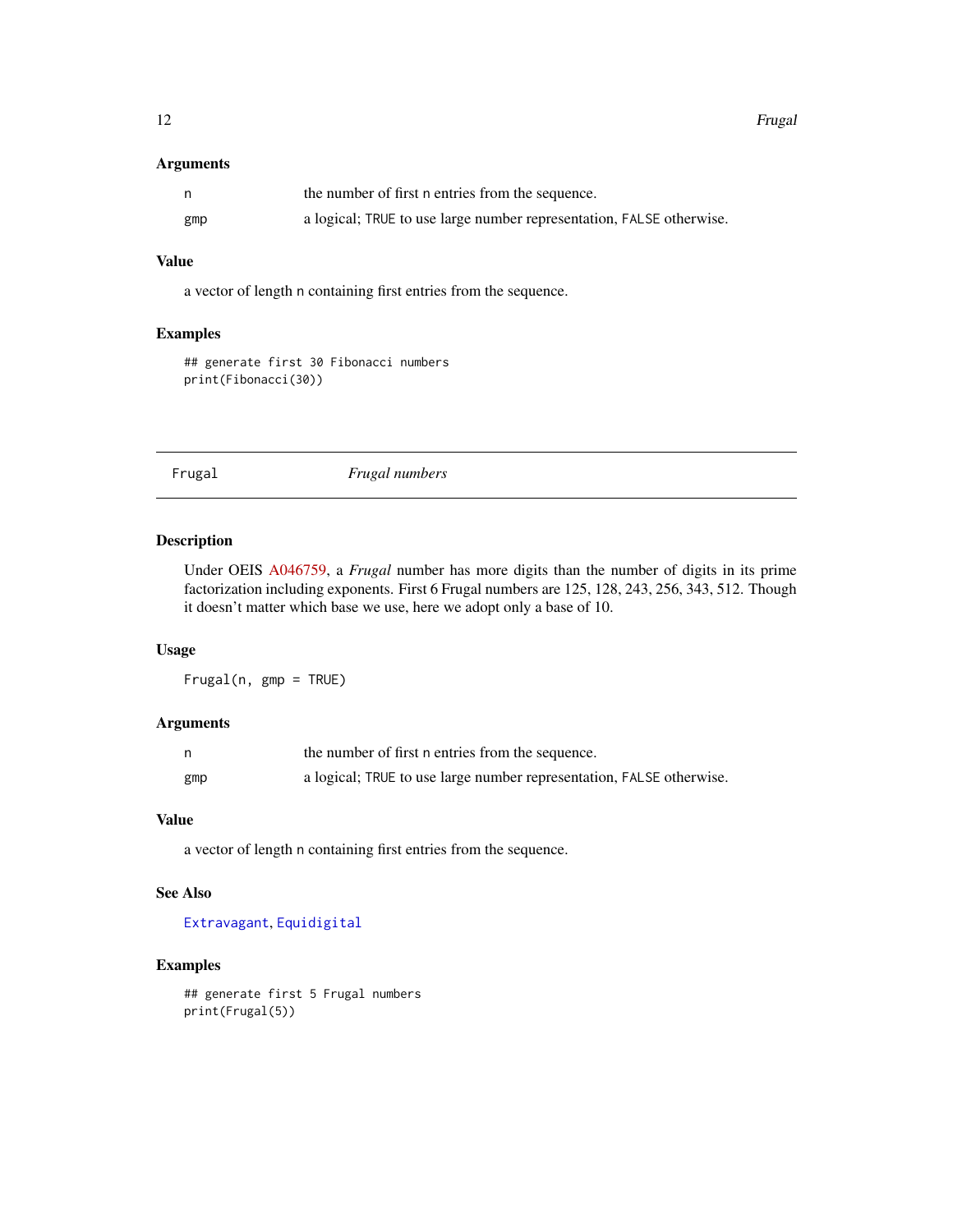<span id="page-12-0"></span>

Under OEIS [A007770,](https://oeis.org/A007770) a *Happy* number is defined by the process that starts from arbitrary positive integer and replaces the number by the sum of the squares of each digit until the number is 1. First 6 Happy numbers are 1, 7, 10, 13, 19, 23.

## Usage

Happy(n, gmp = TRUE)

#### Arguments

|     | the number of first n entries from the sequence.                     |
|-----|----------------------------------------------------------------------|
| gmp | a logical; TRUE to use large number representation, FALSE otherwise. |

#### Value

a vector of length n containing first entries from the sequence.

#### Examples

## generate first 30 happy numbers print(Happy(30))

<span id="page-12-1"></span>Juggler *Juggler sequence*

#### Description

Under OEIS [A094683,](https://oeis.org/A094683) a *Juggler* sequence is an integer-valued sequence that starts with a nonnegative number iteratively follows that  $J_{k+1} = floor(J_k^{1/2})$  $(k_k^{1/2})$  if  $J_k$  is even, or  $J_{k+1} = floor(J_k^{3/2})$  $\binom{5}{k}$  if odd. No first 6 terms are given since it all depends on the starting value.

## Usage

Juggler(start, gmp = TRUE)

| start | the starting nonnegative integer.                                    |
|-------|----------------------------------------------------------------------|
| gmp   | a logical; TRUE to use large number representation, FALSE otherwise. |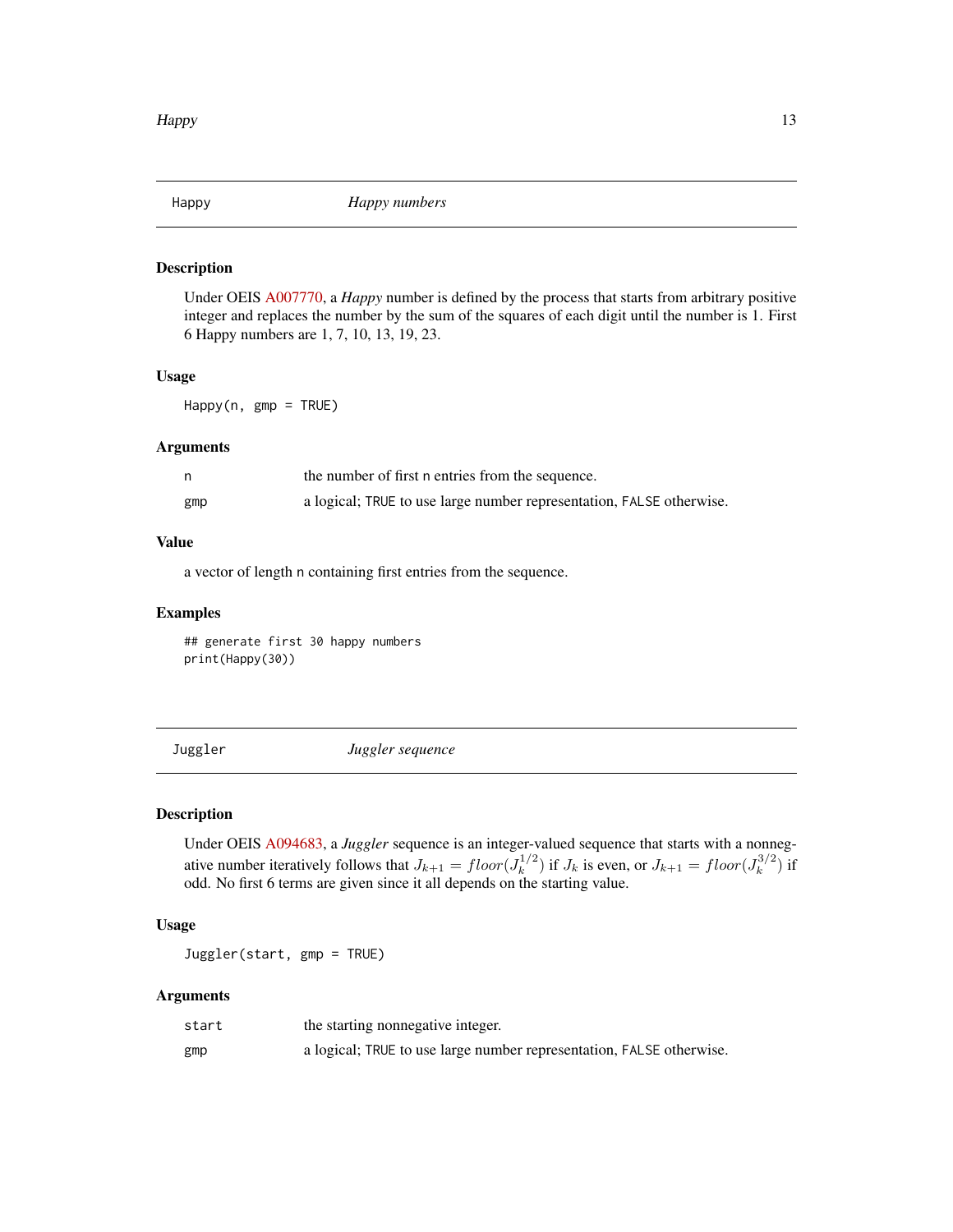<span id="page-13-0"></span>a vector recording the sequence of unknown length a priori.

## Examples

```
## let's start from 9 and show the sequence
print(Juggler(9))
```
Juggler.Largest *Largest value for Juggler sequence*

#### Description

Under OEIS [A094716,](https://oeis.org/A094716) the *Largest value for Juggler sequence* is the largest value in trajectory of a sequence that starts from n. First 6 terms are 0, 1, 2, 36, 4, 36 that n starting from 0 is conventional choice.

## Usage

Juggler.Largest(n, gmp = TRUE)

#### Arguments

|     | the number of first n entries from the sequence.                     |
|-----|----------------------------------------------------------------------|
| gmp | a logical; TRUE to use large number representation, FALSE otherwise. |

## Value

a vector of length n containing first entries from the sequence.

## See Also

## [Juggler](#page-12-1)

```
## generate first 10 numbers of largest values for Juggler sequences
print(Juggler.Largest(10))
```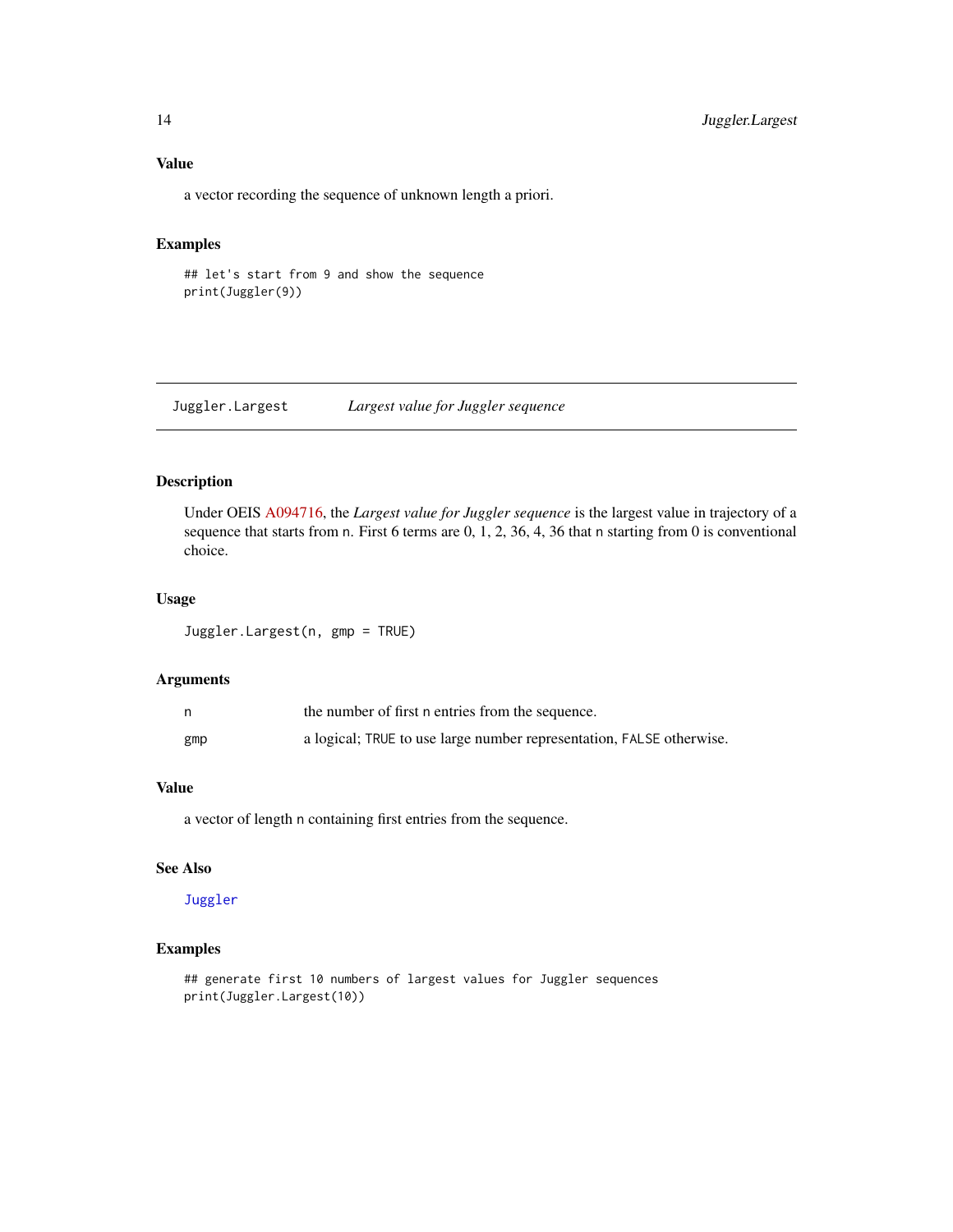<span id="page-14-0"></span>

Under OEIS [A007320,](https://oeis.org/A007320) a *Number of steps for Juggler sequence* literally counts the number of steps required for a sequence that starts from n. First 6 terms are  $0, 1, 6, 2, 5, 2$  that n starting from 0 is conventional choice. Note that when it counts *number of steps*, not the length of the sequence including the last 1.

#### Usage

Juggler.Nsteps(n, gmp = TRUE)

#### Arguments

|     | the number of first n entries from the sequence.                     |
|-----|----------------------------------------------------------------------|
| gmp | a logical; TRUE to use large number representation, FALSE otherwise. |

#### Value

a vector of length n containing first entries from the sequence.

#### See Also

[Juggler](#page-12-1)

## Examples

```
## generate first 10 numbers of steps for Juggler sequences
print(Juggler.Nsteps(10))
```
Lucas *Lucas numbers*

#### Description

Under OEIS [A000032,](https://oeis.org/A000032) the *n*th *Lucas* number is given as

$$
F_n = F_{n-1} + F_{n-2}
$$

where the first 6 entries are 2, 1, 3, 4, 7, 11.

#### Usage

Lucas(n, gmp = TRUE)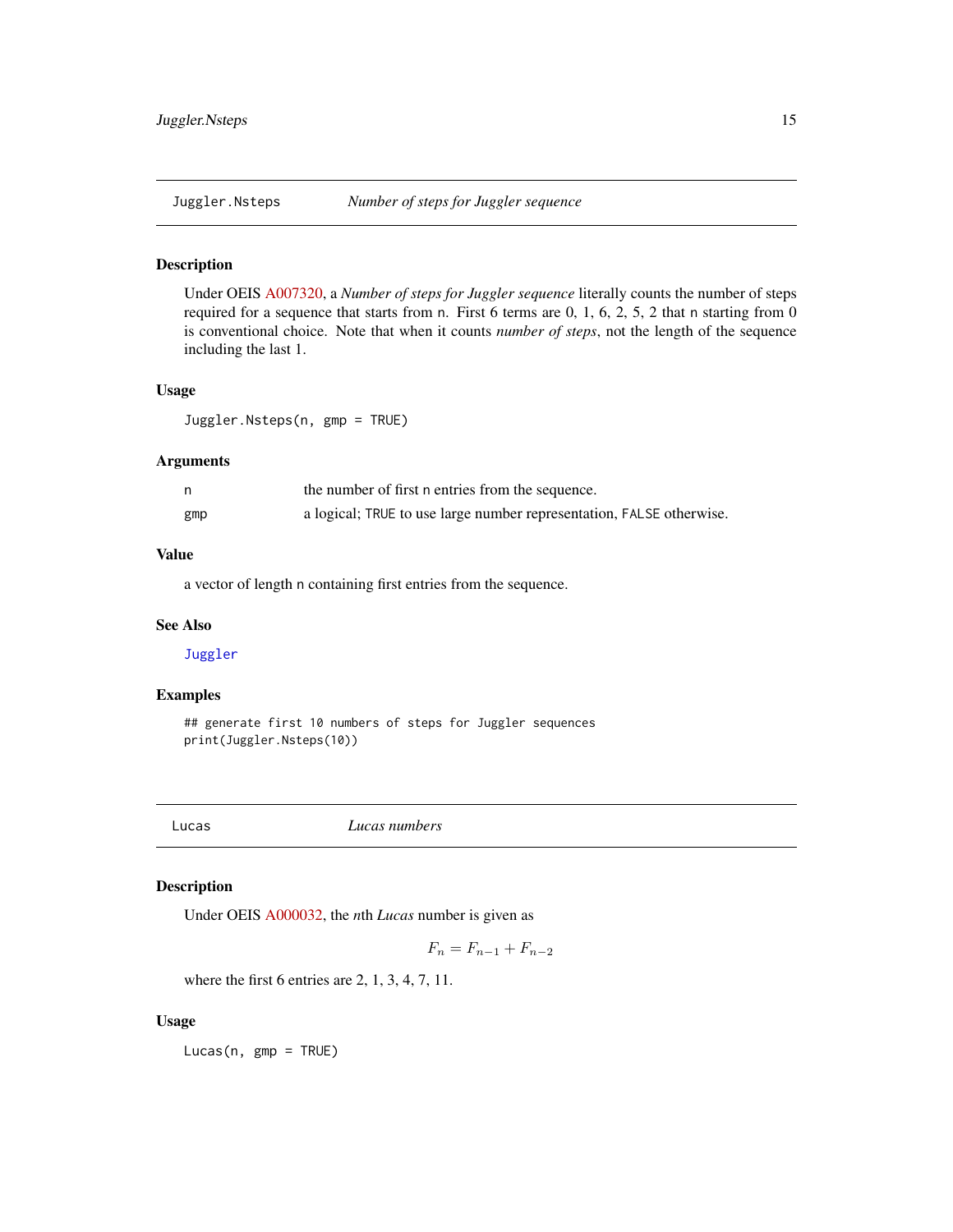<span id="page-15-0"></span>

|     | the number of first n entries from the sequence.                     |
|-----|----------------------------------------------------------------------|
| gmp | a logical; TRUE to use large number representation, FALSE otherwise. |

#### Value

a vector of length n containing first entries from the sequence.

#### See Also

[Fibonacci](#page-10-1)

## Examples

## generate first 30 Lucas numbers print(Lucas(30))

Motzkin *Motzkin numbers*

## Description

Under OEIS [A001006,](https://oeis.org/A001006) a *Motzkin* number for a given *n* is the number of ways for drawing nonintersecting chords among *n* points on a circle, where the first 7 entries are 1, 1, 2, 4, 9, 21, 51.

#### Usage

Motzkin(n, gmp = TRUE)

#### Arguments

| n,  | the number of first n entries from the sequence.                     |
|-----|----------------------------------------------------------------------|
| gmp | a logical; TRUE to use large number representation, FALSE otherwise. |

#### Value

a vector of length n containing first entries from the sequence.

## Examples

## generate first 30 Motzkin numbers print(Motzkin(30))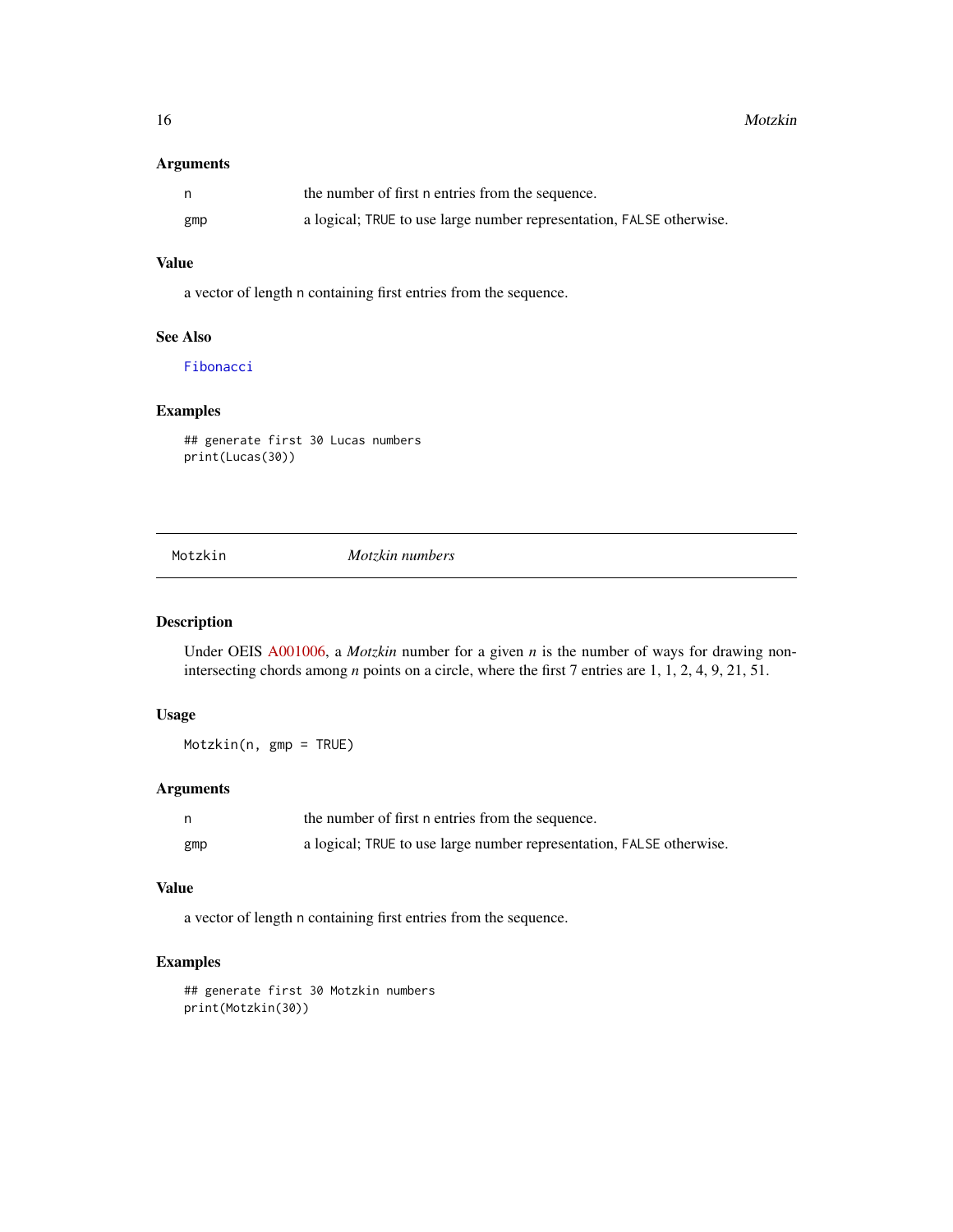<span id="page-16-1"></span><span id="page-16-0"></span>

Under OEIS [A000069,](https://oeis.org/A000069) an *Odious* number has an odd number of 1's in its binary expansion. First 6 Odious numbers are 1, 2, 4, 7, 8, 11.

## Usage

Odious(n, gmp = TRUE)

## Arguments

|     | the number of first n entries from the sequence.                     |
|-----|----------------------------------------------------------------------|
| gmp | a logical; TRUE to use large number representation, FALSE otherwise. |

## Value

a vector of length n containing first entries from the sequence.

## See Also

[Evil](#page-7-1)

## Examples

## generate first 20 Odious numbers print(Odious(20))

Padovan *Padovan numbers*

## Description

Under OEIS [A000931,](https://oeis.org/A000931) the *n*th *Padovan* number is given as

$$
F_n = F_{n-2} + F_{n-3}
$$

where the first 6 entries are 1, 0, 0, 1, 0, 1.

## Usage

Padovan(n, gmp = TRUE)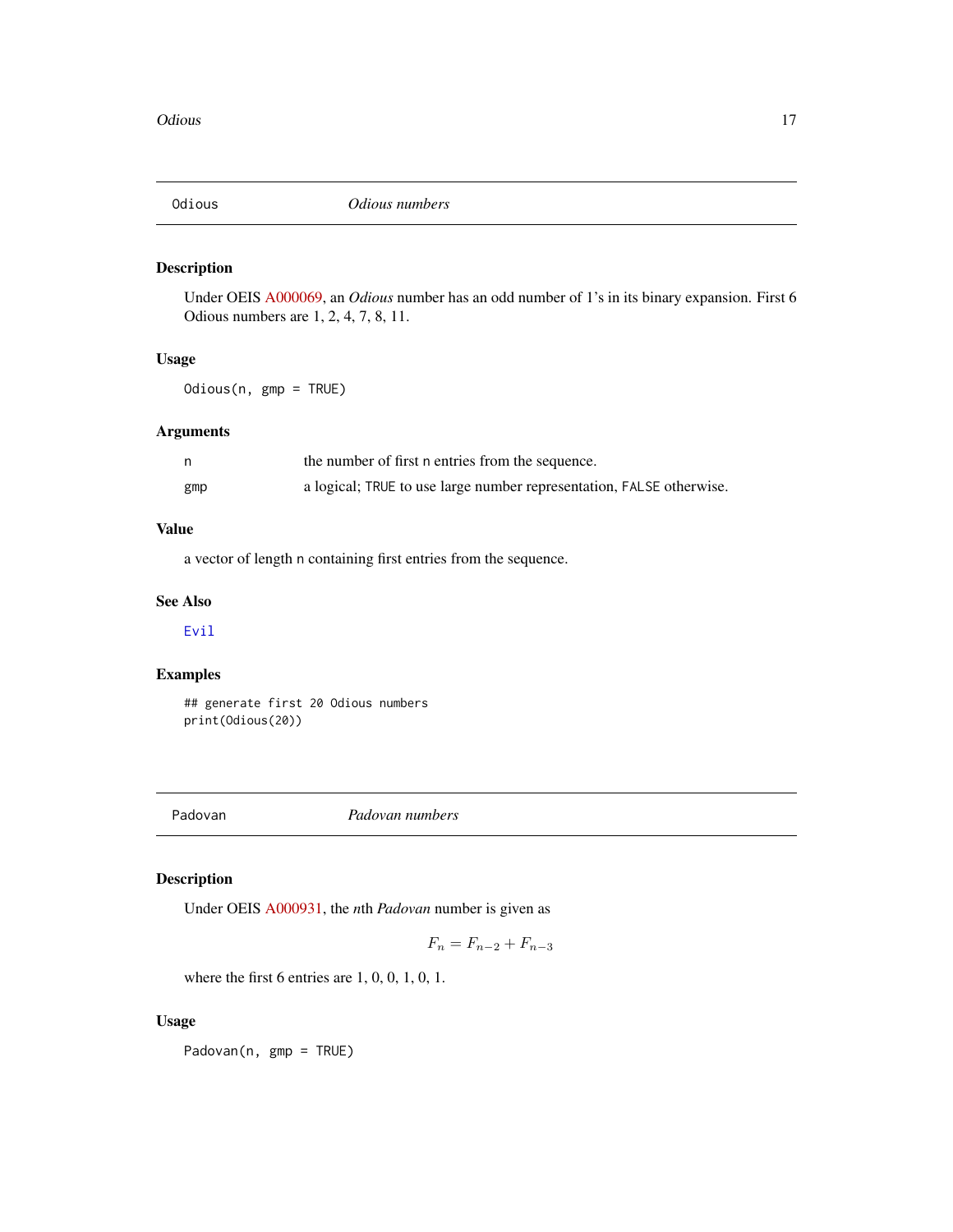<span id="page-17-0"></span>

|     | the number of first n entries from the sequence.                     |
|-----|----------------------------------------------------------------------|
| gmp | a logical; TRUE to use large number representation, FALSE otherwise. |

## Value

a vector of length n containing first entries from the sequence.

## Examples

## generate first 30 Padovan numbers print(Padovan(30))

|  | Palindromic |
|--|-------------|

Palindromic *Palindromic numbers*

#### Description

Under OEIS [A002113,](https://oeis.org/A002113) a *Palindromic* number is a number that remains the same when its digits are reversed. First 6 Palindromic numbers in decimal are 0, 1, 2, 3, 4, 5. This function supports various base by specifying the parameter base but returns are still represented in decimal.

## Usage

Palindromic(n, base =  $10$ , gmp = TRUE)

#### Arguments

| n    | the number of first n entries from the sequence.                     |
|------|----------------------------------------------------------------------|
| base | choice of base.                                                      |
| gmp  | a logical; TRUE to use large number representation, FALSE otherwise. |

## Value

a vector of length n containing first entries from the sequence.

```
## generate first 30 palindromic number in decimal
print(Palindromic(30))
```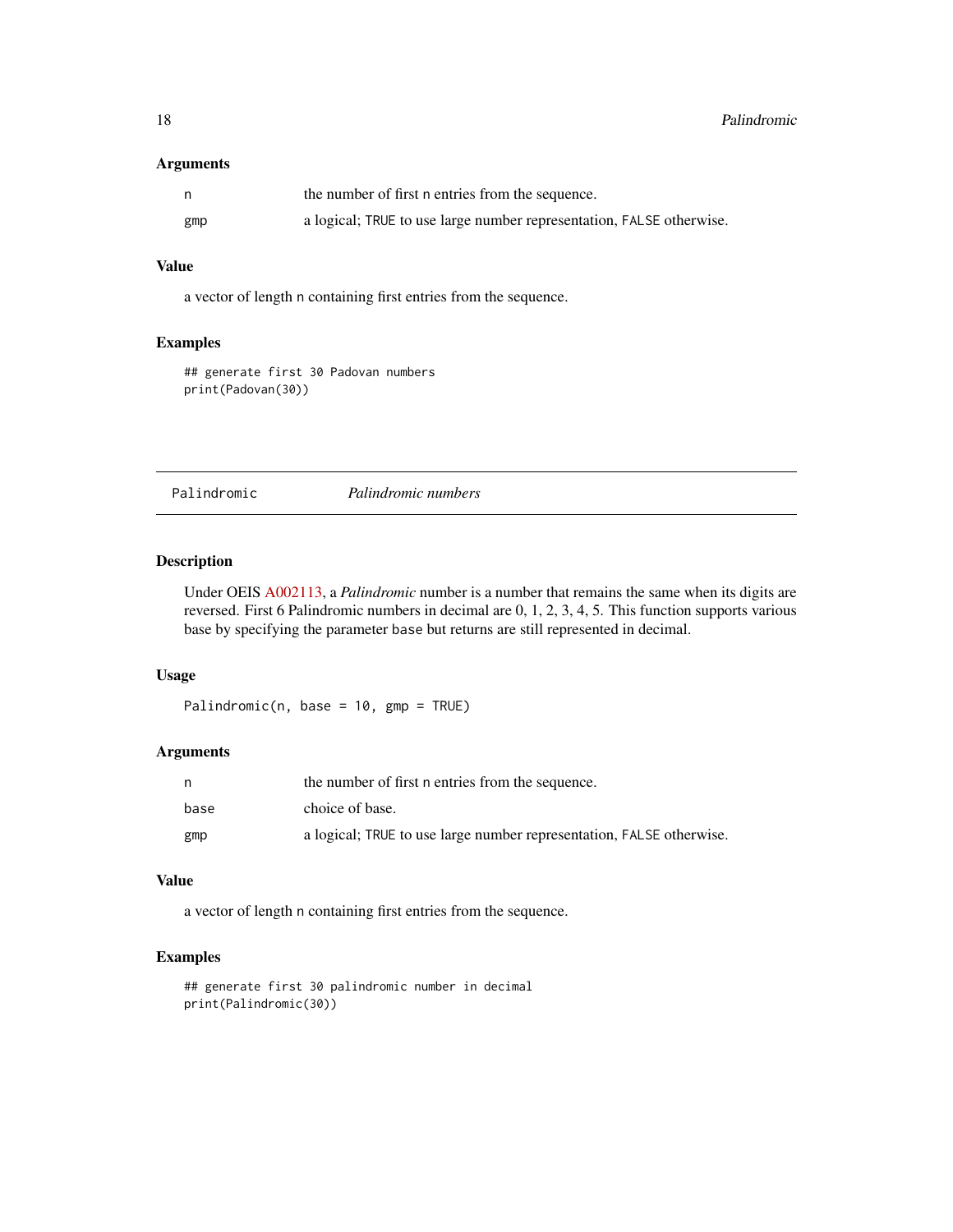<span id="page-18-0"></span>Under OEIS [A002779,](https://oeis.org/A002779) a *Palindromic square* is a number that is both Palindromic and Square. First 6 such numbers are 0, 1, 4, 9, 121, 484. It uses only the base 10 decimals.

#### Usage

Palindromic.Squares(n, gmp = TRUE)

#### Arguments

|     | the number of first n entries from the sequence.                     |
|-----|----------------------------------------------------------------------|
| gmp | a logical; TRUE to use large number representation, FALSE otherwise. |

## Value

a vector of length n containing first entries from the sequence.

#### Examples

## generate first 10 palindromic squares print(Palindromic.Squares(10))

<span id="page-18-1"></span>Perfect *Perfect numbers*

## Description

Under OEIS [A000396,](https://oeis.org/A000396) a *Perfect* number is a number whose proper divisors sum up to the extent equal to the number itself. First 6 abundant numbers are 6, 28, 496, 8128, 33550336, 8589869056.

#### Usage

Perfect(n, gmp = TRUE)

|     | the number of first n entries from the sequence.                     |
|-----|----------------------------------------------------------------------|
| gmp | a logical; TRUE to use large number representation, FALSE otherwise. |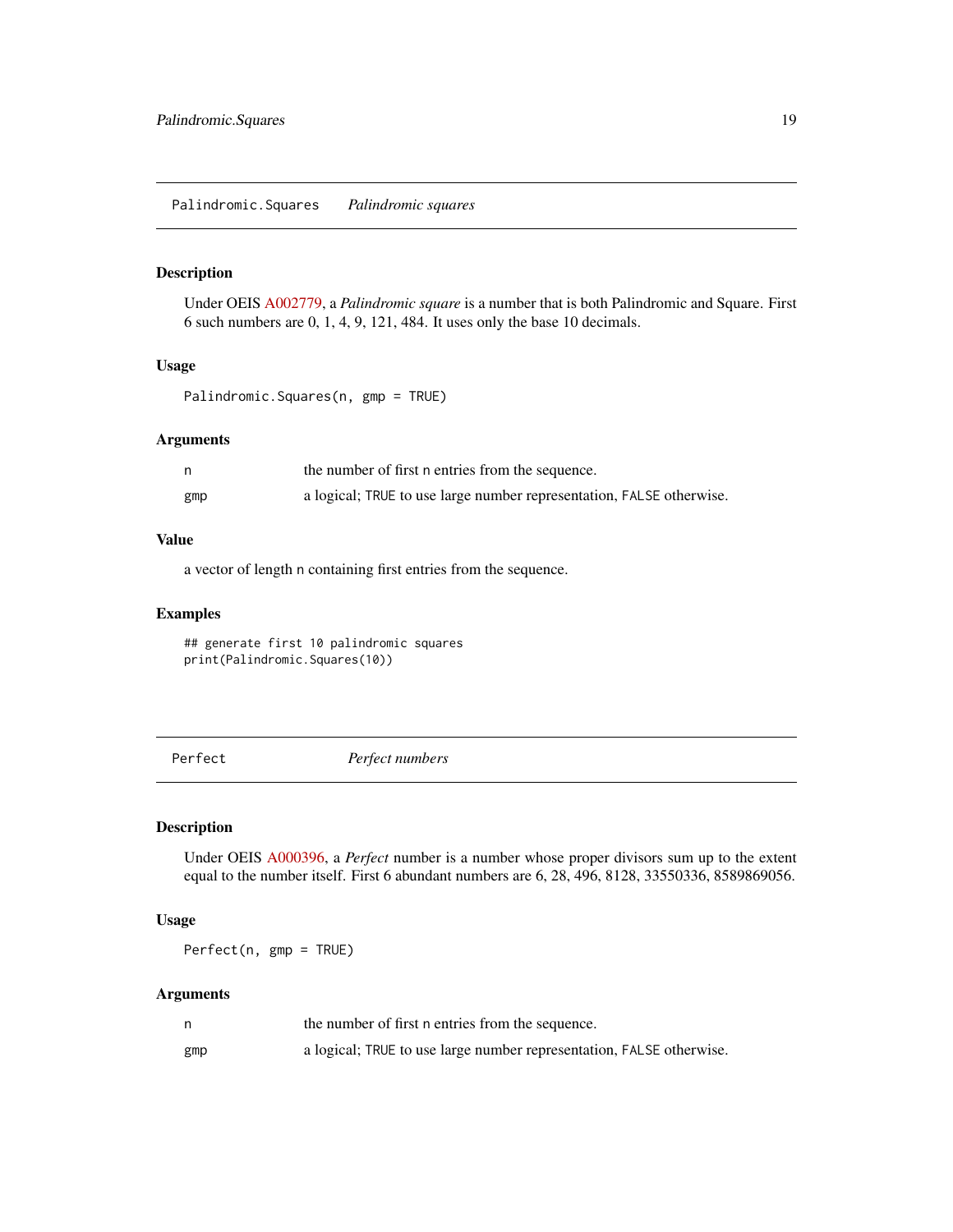#### 20 Perrin

## Value

a vector of length n containing first entries from the sequence.

## See Also

[Deficient](#page-6-1), [Abundant](#page-2-1)

### Examples

## generate first 7 Perfect numbers print(Perfect(10))

#### Perrin *Perrin numbers*

## Description

Under OEIS [A001608,](https://oeis.org/A001608) the *n*th *Perrin* number is given as

 $F_n = F_{n-2} + F_{n-3}$ 

where the first 6 entries are 3, 0, 2, 3, 2, 5.

## Usage

Perrin(n, gmp = TRUE)

#### Arguments

|     | the number of first n entries from the sequence.                     |
|-----|----------------------------------------------------------------------|
| gmp | a logical; TRUE to use large number representation, FALSE otherwise. |

#### Value

a vector of length n containing first entries from the sequence.

## Examples

## generate first 30 Perrin numbers print(Perrin(30))

<span id="page-19-0"></span>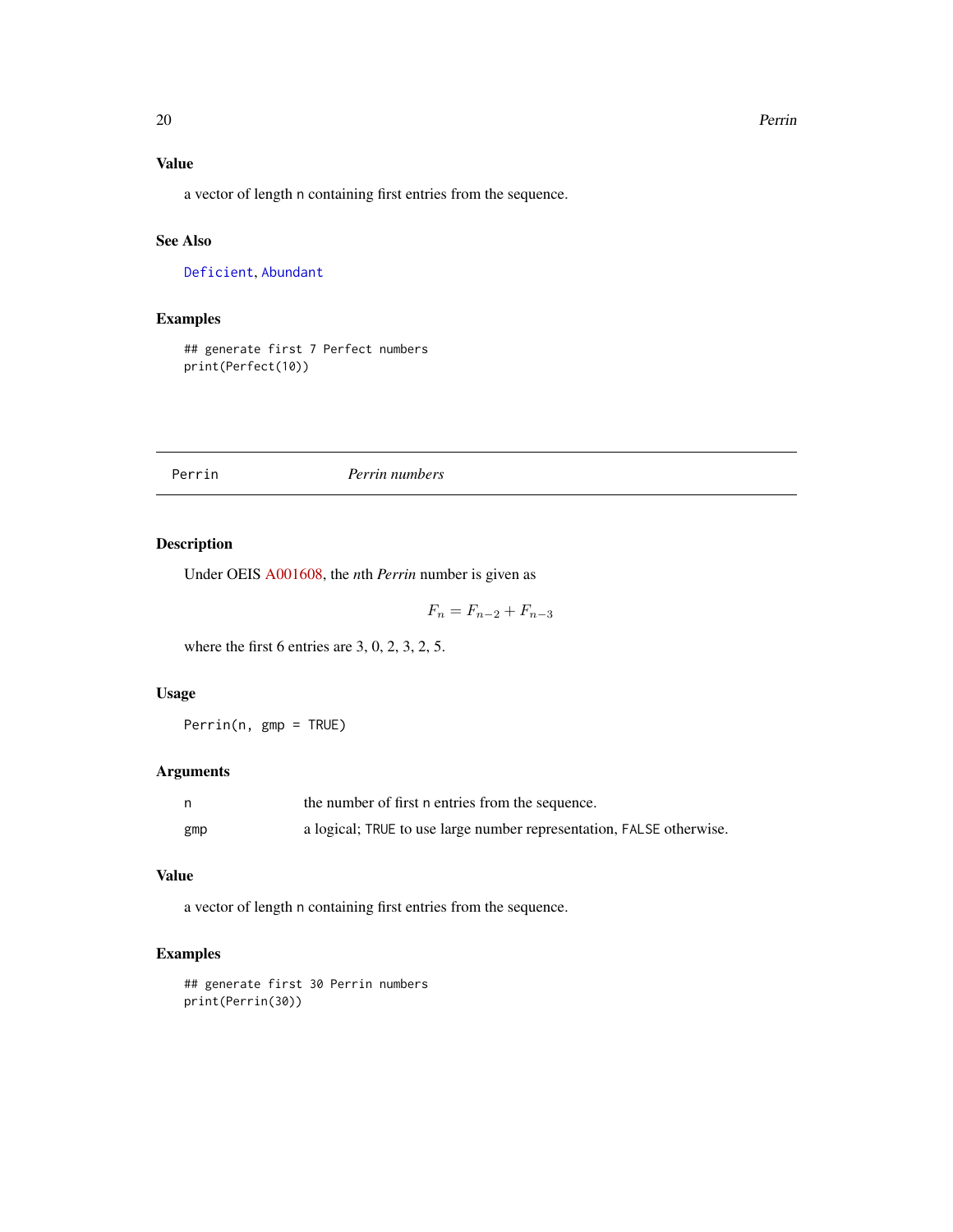<span id="page-20-0"></span>

Under OEIS [A001694,](https://oeis.org/A001694) a *Powerful* number is a positive integer such that for every prime p dividing the number,  $p^2$  also divides the number. First 6 powerful numbers are 1, 4, 8, 9, 16, 25.

## Usage

Powerful(n, gmp = TRUE)

#### Arguments

|     | the number of first n entries from the sequence.                     |
|-----|----------------------------------------------------------------------|
| gmp | a logical; TRUE to use large number representation, FALSE otherwise. |

## Value

a vector of length n containing first entries from the sequence.

## Examples

## generate first 20 Powerful numbers print(Powerful(20))

Prime *Prime numbers*

## Description

Under OEIS [A000040,](https://oeis.org/A000040) a *Prime* number is a natural number with no positive divisors other than 1 and itself. First 6 prime numbers are 2, 3, 5, 7, 11, 13.

#### Usage

Prime(n, gmp = TRUE)

|     | the number of first n entries from the sequence.                     |
|-----|----------------------------------------------------------------------|
| gmp | a logical; TRUE to use large number representation, FALSE otherwise. |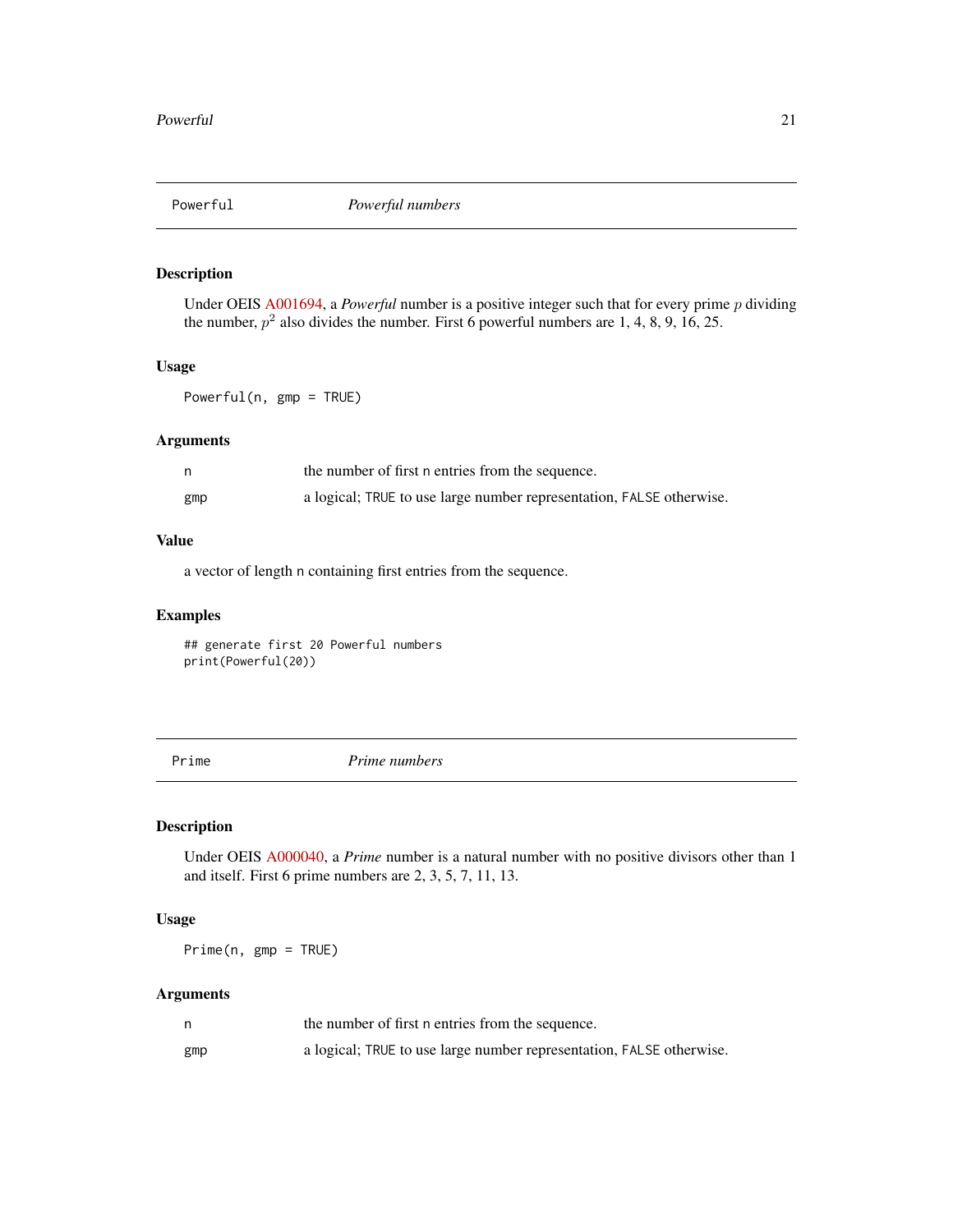#### 22 **Regular** Regular Regular Regular Regular Regular Regular Regular Regular Regular Regular

## Value

a vector of length n containing first entries from the sequence.

## Examples

## generate first 30 Regular numbers print(Prime(30))

#### Regular *Regular numbers*

## Description

Under OEIS [A051037,](https://oeis.org/A051037) a *Regular* number - also known as 5-smooth - is a positive integer that even divide powers of 60, or equivalently, whose prime divisors are only 2,3, and 5. First 6 Regular numbers are 1, 2, 3, 4, 5, 6.

## Usage

Regular(n, gmp = TRUE)

## Arguments

|     | the number of first n entries from the sequence.                     |
|-----|----------------------------------------------------------------------|
| gmp | a logical; TRUE to use large number representation, FALSE otherwise. |

## Value

a vector of length n containing first entries from the sequence.

```
## generate first 20 Regular numbers
print(Regular(20))
```
<span id="page-21-0"></span>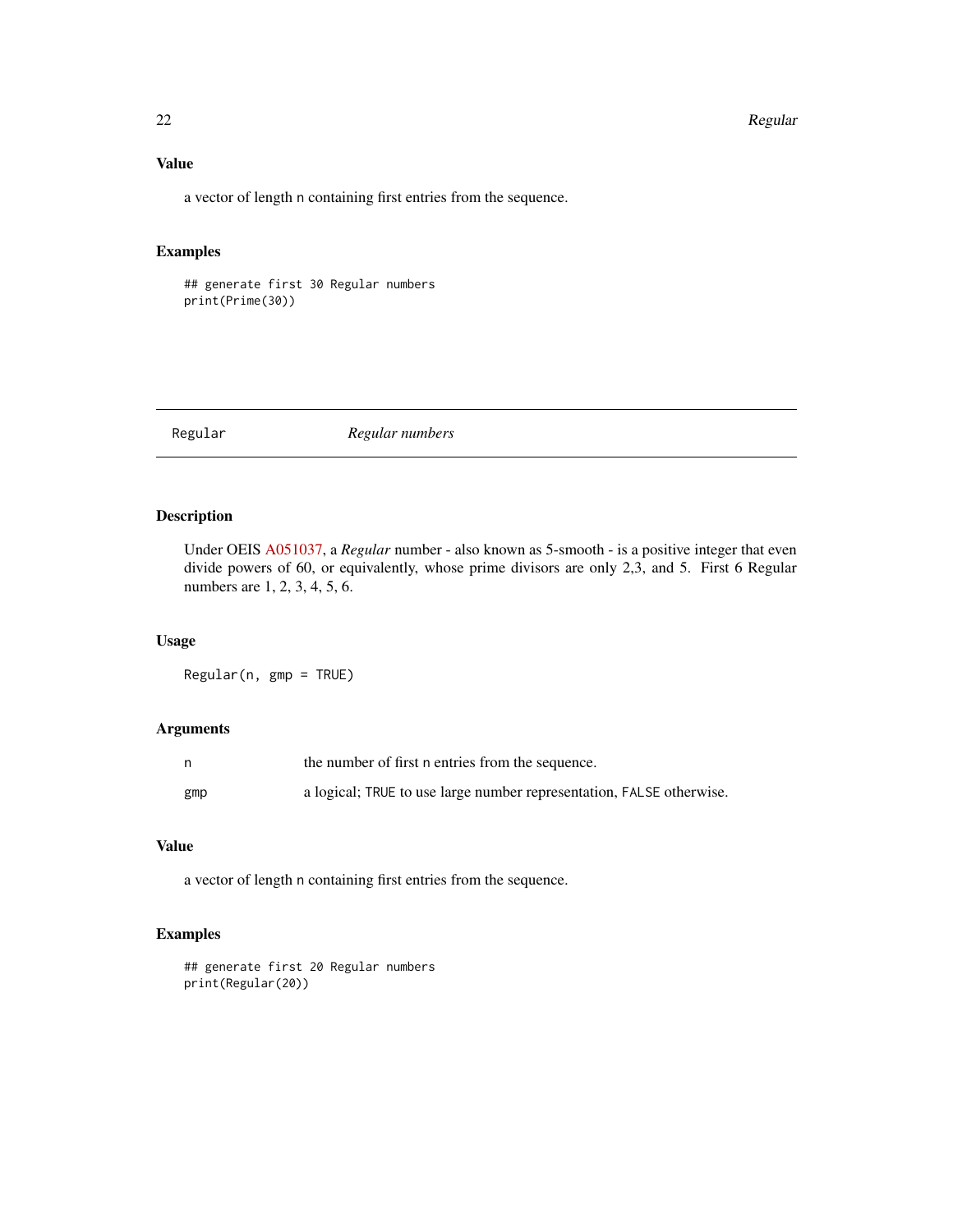<span id="page-22-0"></span>

Under OEIS [A000290,](https://oeis.org/A000290) a *Square* number is

 $A_n = n^2$ 

for  $n \geq 0$ . First 6 Square numbers are 0, 1, 4, 9, 16, 25.

## Usage

Square(n, gmp = TRUE)

## Arguments

|     | the number of first n entries from the sequence.                     |
|-----|----------------------------------------------------------------------|
| gmp | a logical; TRUE to use large number representation, FALSE otherwise. |

## Value

a vector of length n containing first entries from the sequence.

## Examples

## generate first 20 Square numbers print(Square(20))

Squarefree *Squarefree numbers*

## Description

Under OEIS [A005117,](https://oeis.org/A005117) a *Squarefree* number is a number that are not divisible by a square of a smaller integer greater than 1. First 6 Squarefree numbers are 1, 2, 3, 5, 6, 7.

## Usage

Squarefree(n, gmp = TRUE)

|     | the number of first n entries from the sequence.                     |
|-----|----------------------------------------------------------------------|
| gmp | a logical; TRUE to use large number representation, FALSE otherwise. |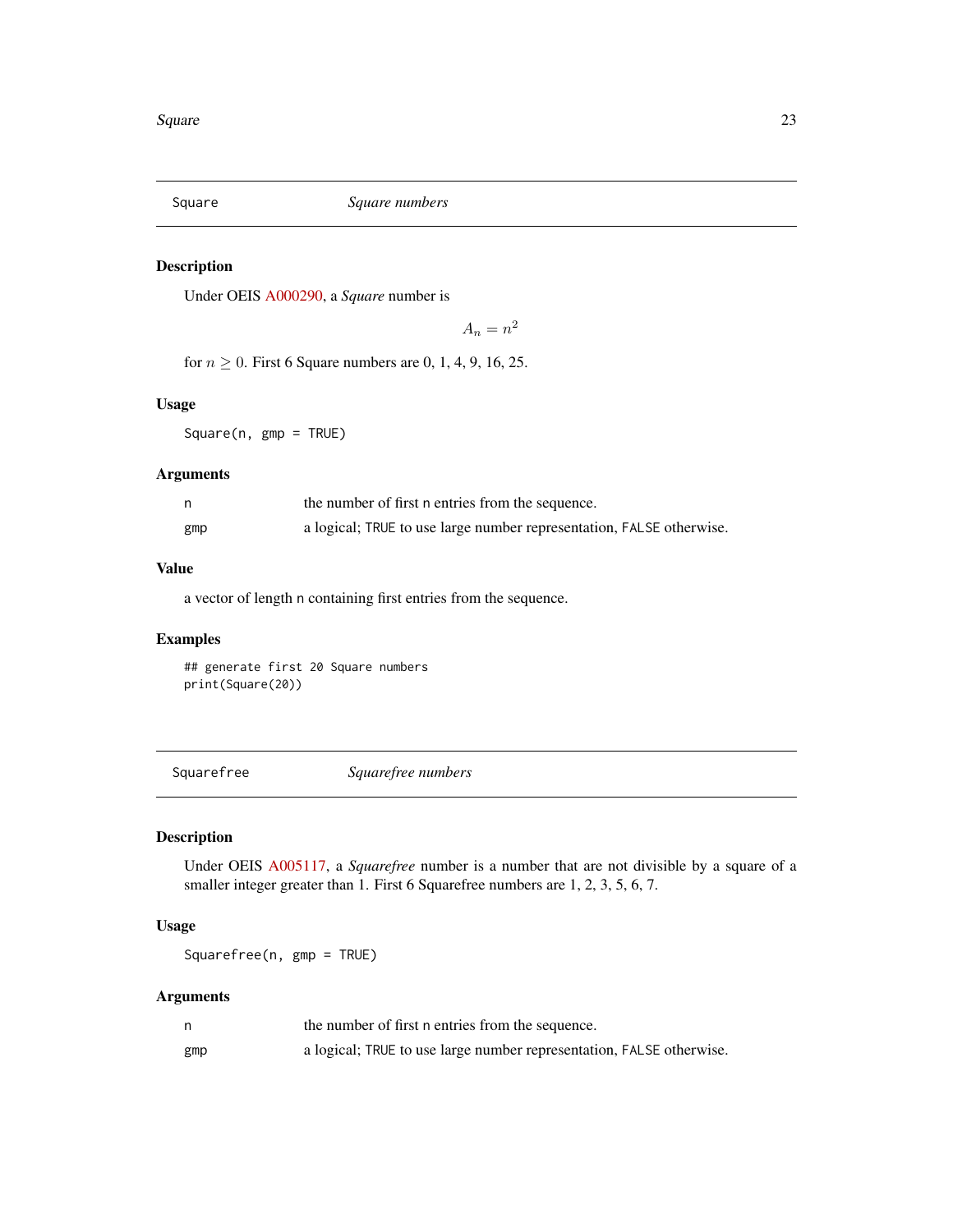## Value

a vector of length n containing first entries from the sequence.

## Examples

## generate first 30 Squarefree numbers print(Squarefree(30))

Telephone *Telephone numbers*

#### Description

Under OEIS [A000085,](https://oeis.org/A000085) a *Telephone* number - also known as *Involution* number - is counting the number of connection patterns in a telephone system with n subscribers, or in a more mathematical term, the number of self-inverse permutations on n letters. First 6 Telephone numbers are 1, 1, 2, 4, 10, 26,

## Usage

Telephone(n, gmp = TRUE)

## Arguments

|     | the number of first n entries from the sequence.                     |
|-----|----------------------------------------------------------------------|
| gmp | a logical; TRUE to use large number representation, FALSE otherwise. |

## Value

a vector of length n containing first entries from the sequence.

```
## generate first 20 Regular numbers
print(Telephone(20))
```
<span id="page-23-0"></span>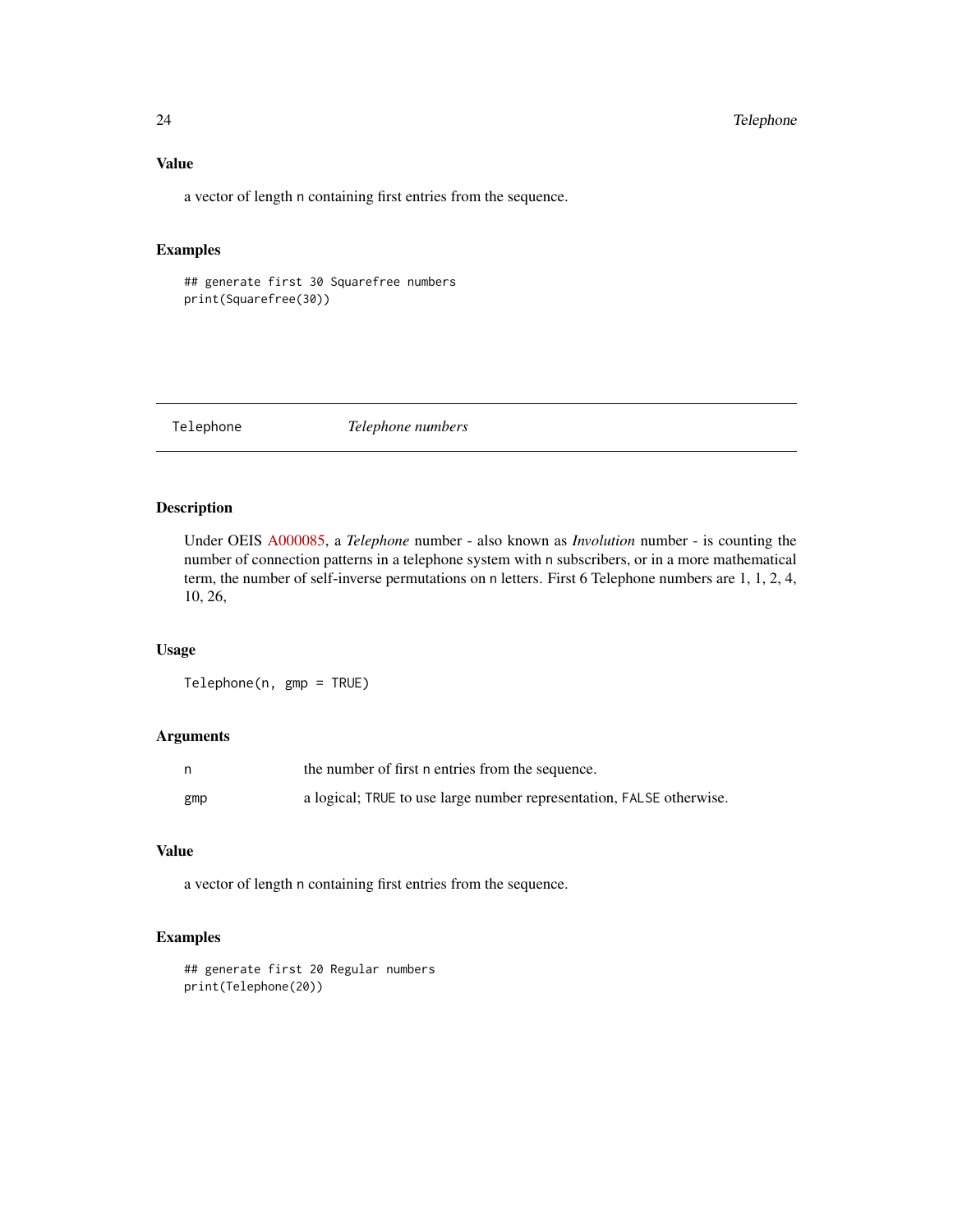<span id="page-24-0"></span>

Under OEIS [A055010,](https://oeis.org/A055010) the *n*th *Thabit* number is given as

 $A_n = 3 * 2^{n-1} - 1$ 

where the first 6 entries are 0, 2, 5, 11, 23, 47 with  $A_0 = 0$ .

## Usage

 $Thabit(n, gmp = TRUE)$ 

## Arguments

| n   | the number of first n entries from the sequence.                     |
|-----|----------------------------------------------------------------------|
| gmp | a logical; TRUE to use large number representation, FALSE otherwise. |

## Value

a vector of length n containing first entries from the sequence.

## Examples

## generate first 30 Thabit numbers print(Thabit(30))

Triangular *Triangular numbers*

## Description

Under OEIS [A000217,](https://oeis.org/A000217) a *Triangular* number counts objects arranged in an equilateral triangle. First 6 Triangular numbers are 0, 1, 3, 6, 10, 15.

## Usage

Triangular(n, gmp = TRUE)

|     | the number of first n entries from the sequence.                     |
|-----|----------------------------------------------------------------------|
| gmp | a logical; TRUE to use large number representation, FALSE otherwise. |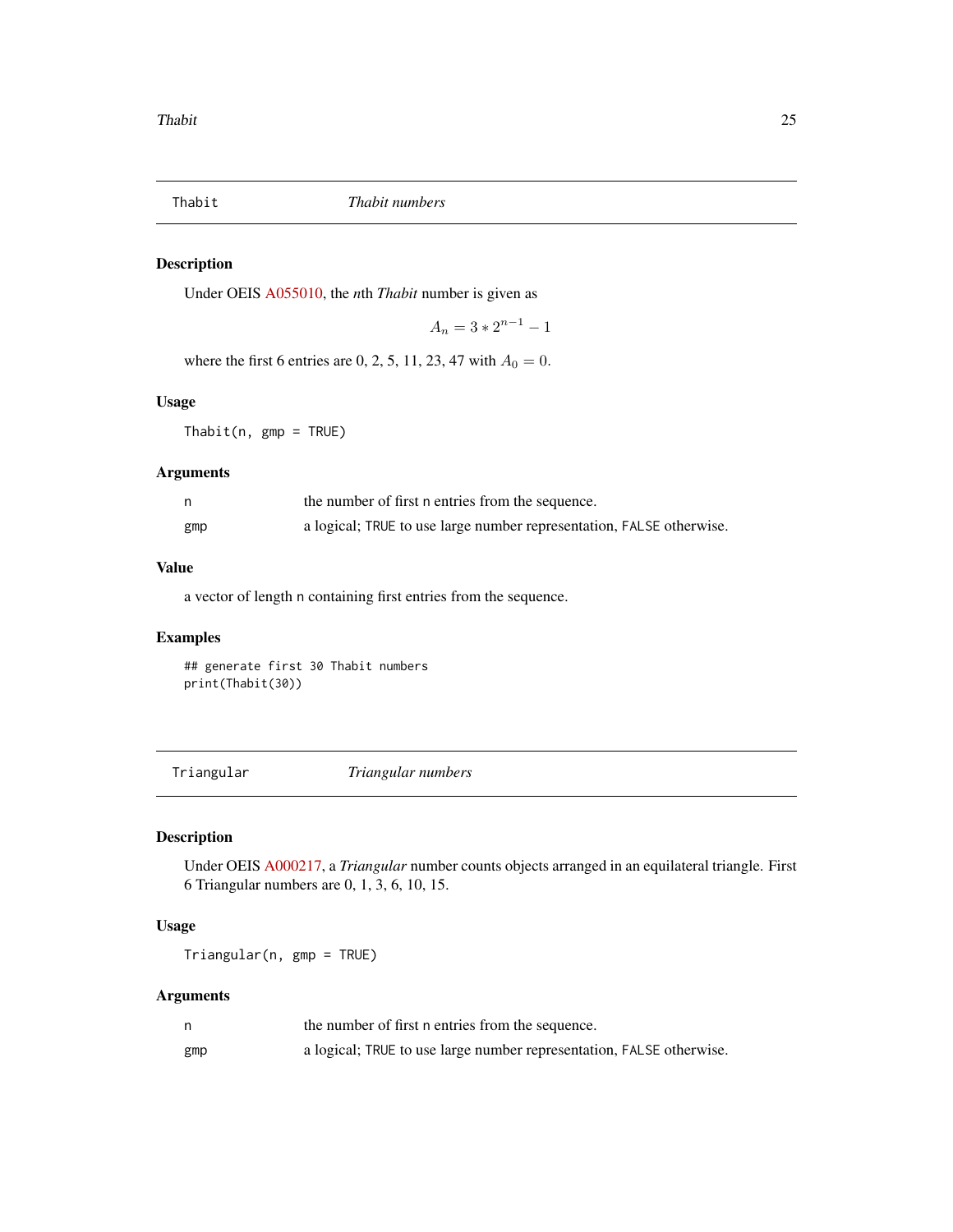#### <span id="page-25-0"></span>26 **Unusual**

## Value

a vector of length n containing first entries from the sequence.

#### Examples

## generate first 20 Triangular numbers print(Triangular(20))

Unusual *Unusual numbers*

## Description

Under OEIS [A064052,](https://oeis.org/A064052) an *Unusual* number is a natural number whose largest prime factor is strictly greater than square root of the number. First 6 Unusual numbers are 2, 3, 5, 6, 7, 10.

#### Usage

Unusual(n, gmp = TRUE)

## Arguments

| n   | the number of first n entries from the sequence.                     |
|-----|----------------------------------------------------------------------|
| gmp | a logical; TRUE to use large number representation, FALSE otherwise. |

## Value

a vector of length n containing first entries from the sequence.

## Examples

## generate first 20 Unusual numbers print(Unusual(20))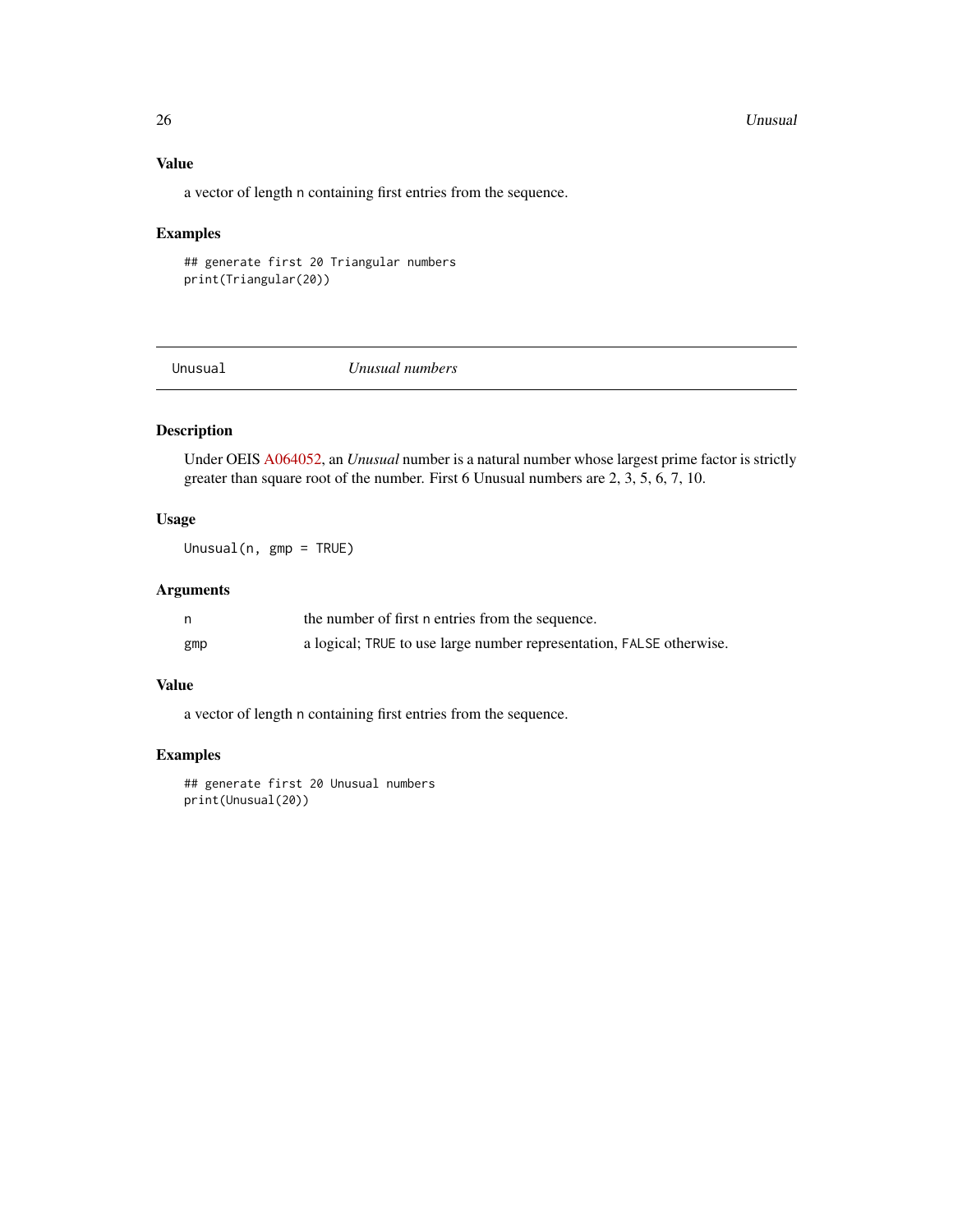# <span id="page-26-0"></span>Index

A000032 *(*Lucas*)*, [15](#page-14-0) A000040 *(*Prime*)*, [21](#page-20-0) A000045 *(*Fibonacci*)*, [11](#page-10-0) A000069 *(*Odious*)*, [17](#page-16-0) A000085 *(*Telephone*)*, [24](#page-23-0) A000108 *(*Catalan*)*, [5](#page-4-0) A000110 *(*Bell*)*, [4](#page-3-0) A000142 *(*Factorial*)*, [9](#page-8-0) A000165 *(*Factorial.Double*)*, [11](#page-10-0) A000217 *(*Triangular*)*, [25](#page-24-0) A000290 *(*Square*)*, [23](#page-22-0) A000396 *(*Perfect*)*, [19](#page-18-0) A000931 *(*Padovan*)*, [17](#page-16-0) A001006 *(*Motzkin*)*, [16](#page-15-0) A001147 *(*Factorial.Double*)*, [11](#page-10-0) A001608 *(*Perrin*)*, [20](#page-19-0) A001694 *(*Powerful*)*, [21](#page-20-0) A001969 *(*Evil*)*, [8](#page-7-0) A002113 *(*Palindromic*)*, [18](#page-17-0) A002779 *(*Palindromic.Squares*)*, [19](#page-18-0) A002808 *(*Composite*)*, [6](#page-5-0) A002997 *(*Carmichael*)*, [5](#page-4-0) A005100 *(*Deficient*)*, [7](#page-6-0) A005101 *(*Abundant*)*, [3](#page-2-0) A005117 *(*Squarefree*)*, [23](#page-22-0) A005165 *(*Factorial.Alternating*)*, [10](#page-9-0) A007320 *(*Juggler.Nsteps*)*, [15](#page-14-0) A007770 *(*Happy*)*, [13](#page-12-0) A046758 *(*Equidigital*)*, [7](#page-6-0) A046759 *(*Frugal*)*, [12](#page-11-0) A046760 *(*Extravagant*)*, [9](#page-8-0) A051037 *(*Regular*)*, [22](#page-21-0) A052486 *(*Achilles*)*, [3](#page-2-0) A055010 *(*Thabit*)*, [25](#page-24-0) A064052 *(*Unusual*)*, [26](#page-25-0) A094683 *(*Juggler*)*, [13](#page-12-0) A094716 *(*Juggler.Largest*)*, [14](#page-13-0) Abundant, [3,](#page-2-0) *[7](#page-6-0)*, *[20](#page-19-0)* Achilles, [3](#page-2-0)

## Bell, [4](#page-3-0) Carmichael, [5](#page-4-0) Catalan, [5](#page-4-0) Composite, [6](#page-5-0) Deficient, *[3](#page-2-0)*, [7,](#page-6-0) *[20](#page-19-0)* Economical *(*Frugal*)*, [12](#page-11-0) Equidigital, [7,](#page-6-0) *[9](#page-8-0)*, *[12](#page-11-0)* Evil, [8,](#page-7-0) *[17](#page-16-0)* Extravagant, *[8](#page-7-0)*, [9,](#page-8-0) *[12](#page-11-0)* Factorial, [9,](#page-8-0) *[10,](#page-9-0) [11](#page-10-0)* Factorial.Alternating, [10](#page-9-0) Factorial.Double, [11](#page-10-0) Fibonacci, [11,](#page-10-0) *[16](#page-15-0)* Frugal, *[8,](#page-7-0) [9](#page-8-0)*, [12](#page-11-0) Happy, [13](#page-12-0) Involution *(*Telephone*)*, [24](#page-23-0) Juggler, [13,](#page-12-0) *[14,](#page-13-0) [15](#page-14-0)* Juggler.Largest, [14](#page-13-0) Juggler.Nsteps, [15](#page-14-0) Lucas, [15](#page-14-0) Motzkin, [16](#page-15-0) Odious, *[8](#page-7-0)*, [17](#page-16-0) Padovan, [17](#page-16-0) Palindromic, [18](#page-17-0) Palindromic.Squares, [19](#page-18-0) Perfect, *[3](#page-2-0)*, *[7](#page-6-0)*, [19](#page-18-0) Perrin, [20](#page-19-0) Powerful, [21](#page-20-0) Prime, [21](#page-20-0) Regular, [22](#page-21-0)